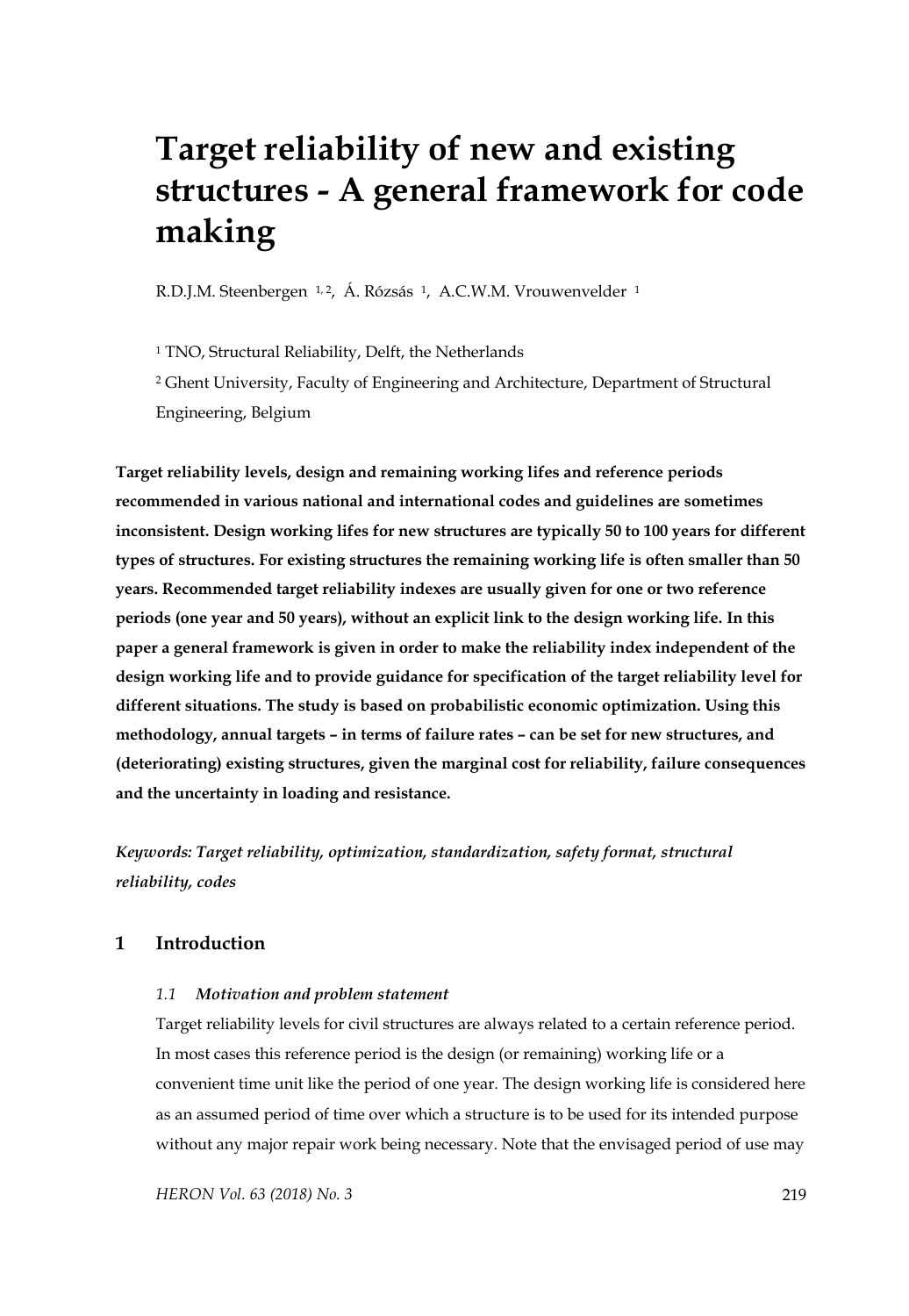vary from maybe less than one year for temporary structures to design working lifes of 50 or 100 years for normal buildings and civil engineering works. If the reference period of one year is chosen, the corresponding failure probability for one year is also often understood as a failure rate.

From a theoretical point of view, lifetime targets seem to be the most appropriate if economic optimization is the driving force for design and the expected life is dominated by other factors than structural collapse. However, (Rackwitz, 2000) noted that annual failure rates are to be preferred over lifetime reliability indices and introduced the concept of "systematic reconstruction or repair after failure or due to obsolescence". In addition, he assumed that the time to reach obsolescence follows a Poisson distribution. Annual probability is also a more suitable measure for the reliability if acceptance criteria for risk to human life are involved.

In the present Eurocode EN 1990 (CEN, 2002) target reliabilities are presented for a period of 50 years as well as for a period of one year. The corresponding failure probabilities just differ by a factor of about 50. In practice, however, this turns out to be confusing. Should both requirements be considered simultaneously or is there freedom to make a choice? Is the annual target value an average over the lifetime or should every individual year have a lower probability of failure? In some countries, the 50-year values are interpreted as values for the design lifetime, which may be used for all new structures, regardless of the design working life is 50 years or more (e.g. 100 years) or less (e.g. 15 years).

In the JCSS Probabilistic model code [3] the recommended target reliability indices are given on an annual basis and are related to both the consequences of failure and to the relative costs of safety measures. The role of relative cost of safety measures is neglected in most codes. According to the background of the proposed safety levels (Rackwitz, 2000) the optimum annual targets also depend on the degree of variability in loads and resistances as well as on the anticipated working life due to temporary need or obsolesce.

Also for existing structures this issue is important and relevant. For the majority of existing buildings and infrastructures the design life has already been reached in the past or will be reached in the near future. These structures need to be reassessed in order to verify their reliability. The requirements for existing structures may (should) differ from those for newly designed structures since (1) increasing the safety level is usually more expensive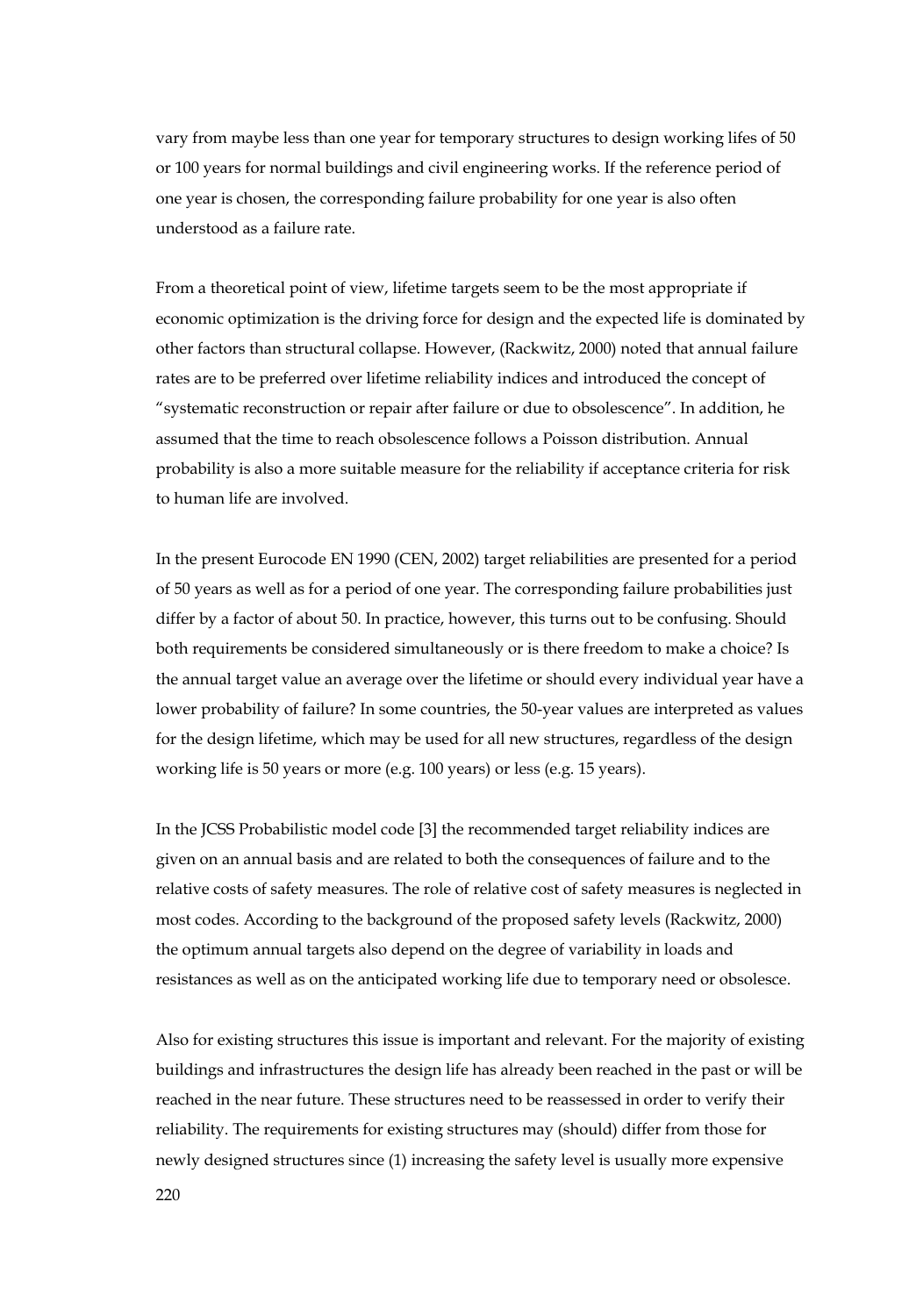for existing structures than for new ones; and (2) the remaining working life of existing structures is often shorter than the expected working life of new structures. Various interpretations of the target reliability index and corresponding reference period are given for the assessment of existing structures; however, codes and standards should in principle be suitable to assess the reliability of structures with various (remaining) lifetimes.

In the case of deteriorating (new as well as existing) structures, target reliability levels specified on an annual basis make more sense than target reliability levels on lifetime basis. In the case of fatigue for instance it does not make much sense to accept that the total failure normally accepted for say 50 years is concentrated in the last 3 or 4 years. In other words, in case of fatigue, if a 50-year target is chosen and ensured, the last few years will have much larger annual failure probability than the one year target given as the pair of the 50-year target in EN1990 (assuming mutually independent annual failure events with equal occurrence probability). Existing structures can also show sudden and substantial changes in their actual reliability level.

The purpose of this paper is to clarify the link between the design working life and the reliability requirements and to provide guidance for specification of the target reliability level for a given (remaining) working life. This is done on the basis of probabilistic, economic optimization supplemented by practical recommendations.

#### *1.2 Overview of previous work and current practice*

#### *1.2.1 Research papers*

The derivation of target reliabilities is the subject of multiple papers. In (Rackwitz, 2000) annual failure rates are preferred over lifetime reliability indices; based on earlier studies of Rosenblueth and Mendoza (1971) and the concepts developed by Hasofer (1974) and by Rosenblueth (1976). An important notion was introduced with respect to the reconstruction policy. There are just two extreme cases: no reconstruction after failure, and systematic reconstruction or repair after failure or obsolescence, respectively. For many civil engineering structures systematic rebuilding happens after failure, be it caused by extreme loading, poor construction, fatigue, other deterioration, loss of serviceability, or by demolition after obsolesce. This is a common practice since buildings and infrastructure serve the user and society. The generalization put forward by Rackwitz (2000) affects the philosophy for structures: obsolescence is accounted for; every structure is replaced after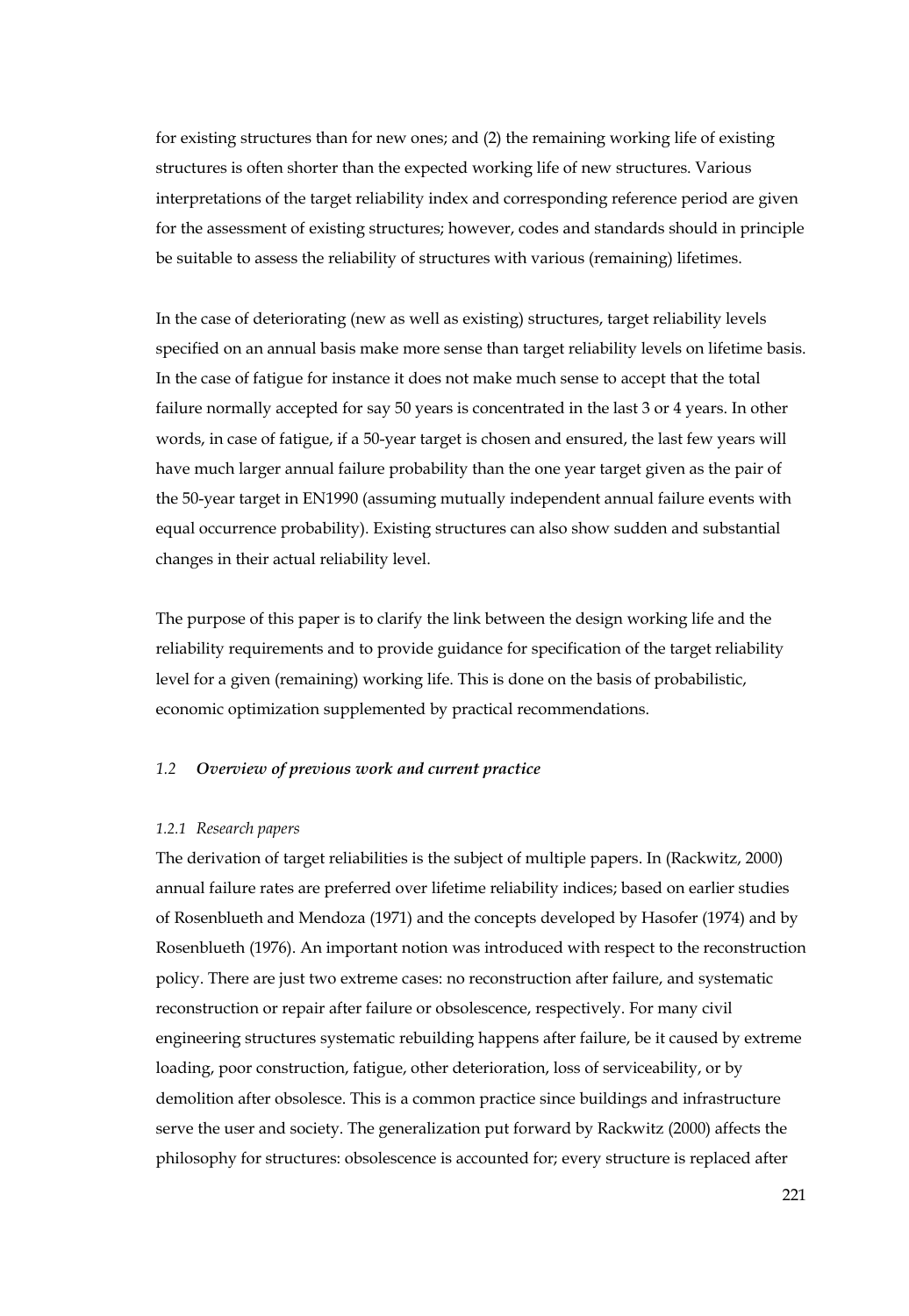either failure or obsolesce (without failure); and for the time required to reach obsolesce the simple model of a Poisson distribution was used. Using this philosophy it is neither necessary to define arbitrary reference times of intended use, nor to provide a table of recommended reference times of usage of structures. The same targets, in terms of failure rates, can be set for temporary structures and monumental buildings, given the same marginal cost for reliability and failure consequences. One year is chosen as a reference time unit for civil engineering structures. Lifetime aspects are taken into account in case of fatigue and other deterioration processes. For each year of the lifetime the same target failure probability is used.

#### *1.2.2 Current major standards*

ISO 2394 (2014) states that target reliabilities should be derived by considering the "*consequence and the nature of failure, the economic losses, the social inconvenience, effects to the environment, sustainable use of natural resources and the amount of expense and effort required to reduce the probability of failure.".* In practice, typically those costs and consequences are considered which are easily convertible to monetary value, i.e. economic losses, expense and effort required to reduce the probability of failure. If risk of loss of human life is present then ISO 2394 recommends to use the marginal lifesaving costs principle, e.g. through the Life Quality Index, to account for these intangible consequences. ISO 2394 recommends target reliability indices using an annual basis; see Table 1.

| Relative cost of | Consequences of failure                 |                                                                                         |       |  |
|------------------|-----------------------------------------|-----------------------------------------------------------------------------------------|-------|--|
| safety measure   | Minor                                   | Moderate                                                                                | Large |  |
| Large $(A)$      | $\beta$ = 3.1 ( $P_f \approx 10^{-3}$ ) | $\beta$ = 3.3 ( $P_f \approx 5 \cdot 10^{-4}$ ) $\beta$ = 3.7 ( $P_f \approx 10^{-4}$ ) |       |  |
| Normal (B)       | $\beta$ = 3.7 ( $P_f \approx 10^{-4}$ ) | $\beta = 4.2 (P_f \approx 10^{-5})$ $\beta = 4.4 (P_f \approx 5.10^{-6})$               |       |  |
| Small $(C)$      | $\beta$ = 4.2 ( $P_f \approx 10^{-5}$ ) | $\beta = 4.4 (P_f \approx 5.10^{-6})$ $\beta = 4.7 (P_f \approx 10^{-6})$               |       |  |

*Table 1. Tentative target reliabilities related to one year reference period and ultimate limit states, based on monetary optimization (ISO 2394)* 

ASCE (2010) stipulates acceptable, annual reliabilities (maximum annual probability of failure) for load conditions that do and do not include seismic actions. In total  $3 \times 4 = 12$ design situations and associated acceptable reliabilities are given. The design situations are distinguished based on the type (brittle–ductile) of failure, extent of the structural damage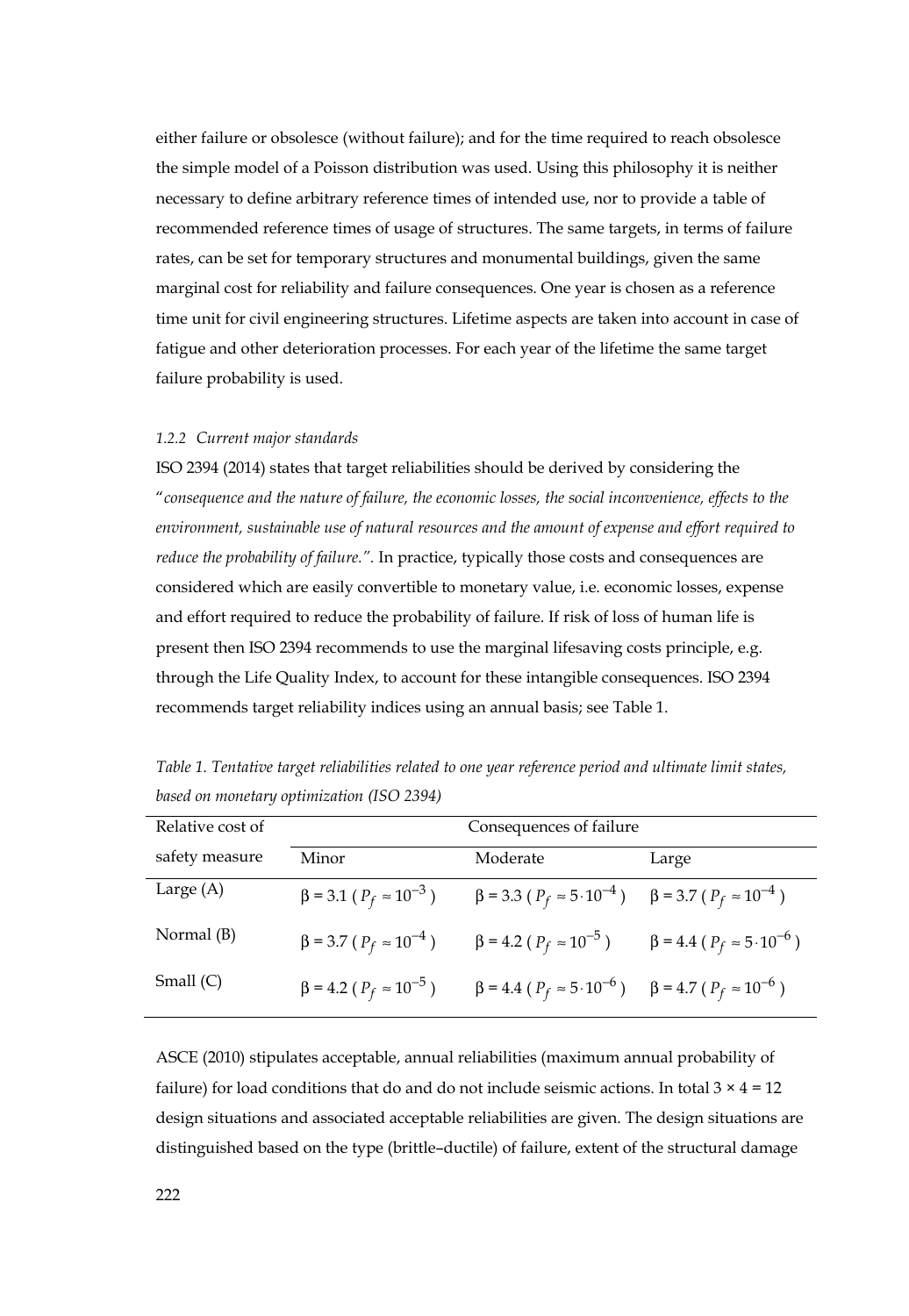(localized–wide-spread), and the occupancy (number of lifes at risk). Although in ASCE (2010) the term acceptable reliability is used it is considered here as target reliability. Target reliabilities are given for one year and 50-year reference periods (see Table 2). Although their connection is not explicitly stated, inferring from the provided values they can be related by assuming independent annual failure events.

|                                |                                       | Occupancy Category                       |     |                      |                     |
|--------------------------------|---------------------------------------|------------------------------------------|-----|----------------------|---------------------|
| <b>Basis</b>                   |                                       |                                          | Н   | Ш                    | IV                  |
| Failure that is not sudden and | $P_f\left[\frac{1}{\text{yr}}\right]$ | $1.25 \cdot 10^{-4}$ $3.0 \cdot 10^{-5}$ |     | $1.25 \cdot 10^{-5}$ | $5.0 \cdot 10^{-6}$ |
| does not lead to wide-spread   |                                       |                                          |     |                      |                     |
| progression of damage          | β                                     | 2.5                                      | 3.0 | 3.25                 | 3.5                 |
| Failure that is either sudden  | $P_f\left[\frac{1}{\text{yr}}\right]$ | $3.0 \cdot 10^{-5}$ $5.0 \cdot 10^{-6}$  |     | $2.0 \cdot 10^{-6}$  | $7.0 \cdot 10^{-7}$ |
| or leads to wide-spread        |                                       |                                          |     |                      |                     |
| progression of damage          | β                                     | 3.0                                      | 3.5 | 3.75                 | 4.0                 |
| Failure that is sudden and     | $P_f\left[\frac{1}{\text{vr}}\right]$ | $5.0 \cdot 10^{-6}$ $7.0 \cdot 10^{-7}$  |     | $2.5 \cdot 10^{-7}$  | $1.0 \cdot 10^{-7}$ |
| results in wide-spread         |                                       |                                          |     |                      |                     |
| progression of damage          | β                                     | 3.5                                      | 4.0 | 4.25                 | 4.5                 |

*Table 2. Target reliabilities from ASCE (2010)*

The reliability indices are provided for a 50-year service period, while the probabilities of failure have been annualized.

The occupancy categories in ASCE (2010) range from low hazard to human life in the event of a failure (cat. I) to very high hazard to human life (cat. IV).

The Canadian Highway code (CSA, 2014) has comparable regulations to ASCE. Besides the type of failure, and extent and consequence of structural failure they also differentiate targets based on inspection levels and loading type as well.

Eurocode EN 1990; 2002 recommends for new structures the target reliability index β for three consequence classes CC1, CC2 and CC3 as shown in Table 3. These target reliabilities are intended to be used primarily for the design of structural members. The β-values in the fourth column of Table 3 should be used in combination with a reference period of 50 years. EN 1990 provides the reliability indices also for a reference period of one year, assuming independence between annual failure events. This assumption is however in many cases not realistic since time invariant stochastic parameters may play an important role.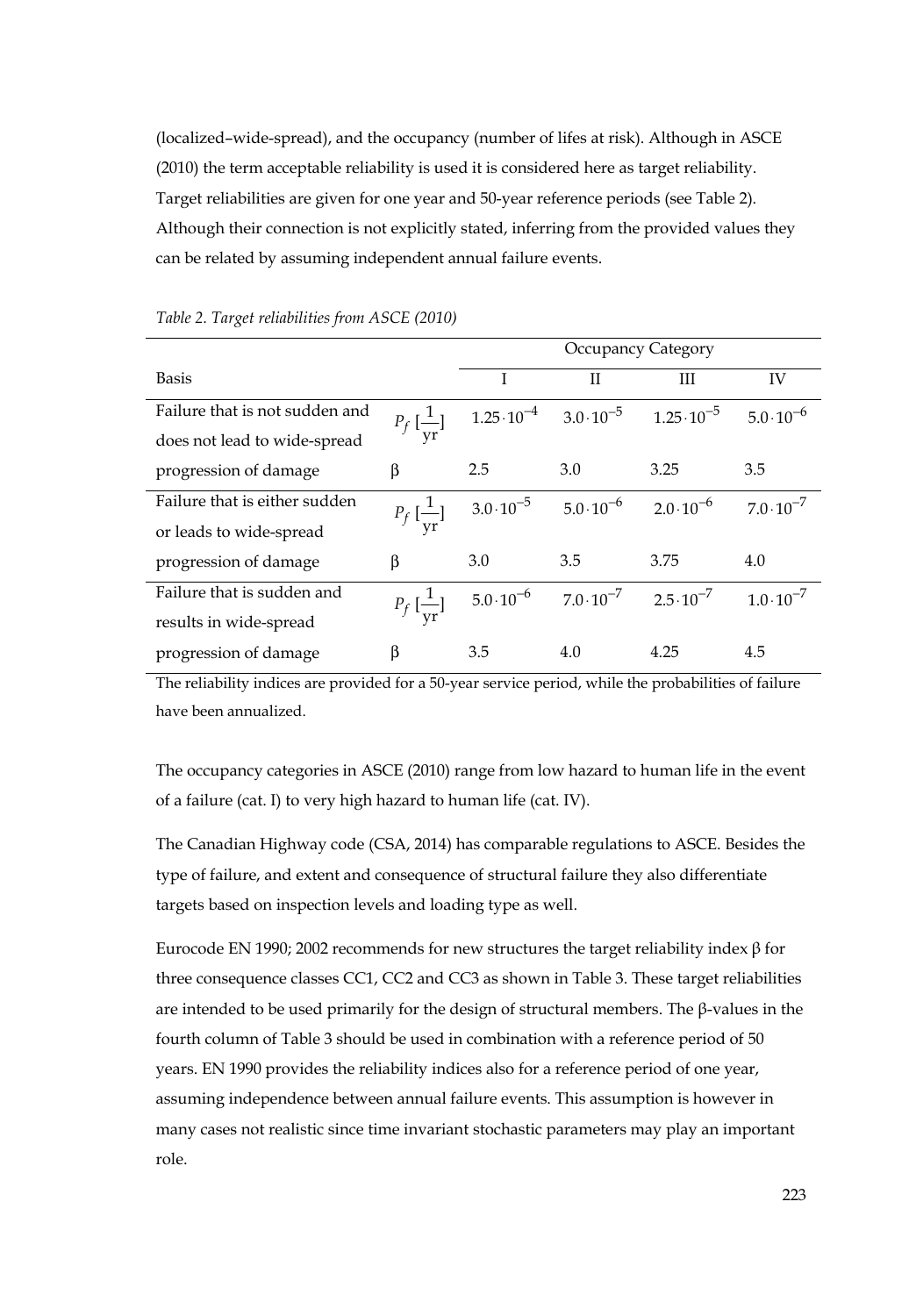| Reliability     | Consequences for loss of | Reliability index $\beta$ |               | Examples of             |
|-----------------|--------------------------|---------------------------|---------------|-------------------------|
| classes         | human life, economic,    | $\beta$ <sub>a</sub> for  | $\beta_d$ for | buildings and           |
|                 | social and environmental | $T_a$ =1 yr               | $T_d$ =50 yr  | civil engineering       |
|                 | consequences             |                           |               | works                   |
| RC3             | High                     | 5.2                       | 4.3           | Important bridges,      |
| high            |                          |                           |               | public buildings        |
| RC2             | Medium                   | 4.7                       | 3.8           | Residential and         |
| normal          |                          |                           |               | office buildings        |
| RC <sub>1</sub> | Low                      | 4.2                       | 3.3           | Agricultural buildings, |
| low             |                          |                           |               | greenhouses             |

*Table 3. Reliability index βn for new structures (EN 1990)* 

Currently, EN 1990 does not have the notion from ISO 2394 and the JCSS Probabilistic Model Code, that the target reliability level depends on the marginal safety costs. Especially for existing structures this is important as it takes more effort to increase the reliability level compared to a new structure. Consequently for an existing structure one should use lower reliability levels; see Steenbergen et al. (2015) and Steenbergen and Vrouwenvelder (2010). This is also in agreement with the recommendations of the new fib Model Code 2010.

In general ISO 2394 and JCSS Probabilistic Model Code, which are both based on the work of Rackwitz (2000) seem to provide a more appropriate reliability differentiation for existing structures than EN 1990 and ISO 13822 since costs of safety measures are taken into account.

## *1.3 Objective and contribution*

In this paper, based on the principles developed by Rackwitz (2000), the link between the design working life and the reliability index is clarified and guidance is provided for specification of the target reliability level for a given design working life. The probabilistic model proposed by Rackwitz (2000) is extended to adjust to recent advancements and improved knowledge. In addition, the effect of various load ratios between permanent and variable actions is considered; this allows for insight to the effect of having a structure which is dominated by a permanent action with small uncertainty or by variable action with often a larger uncertainty.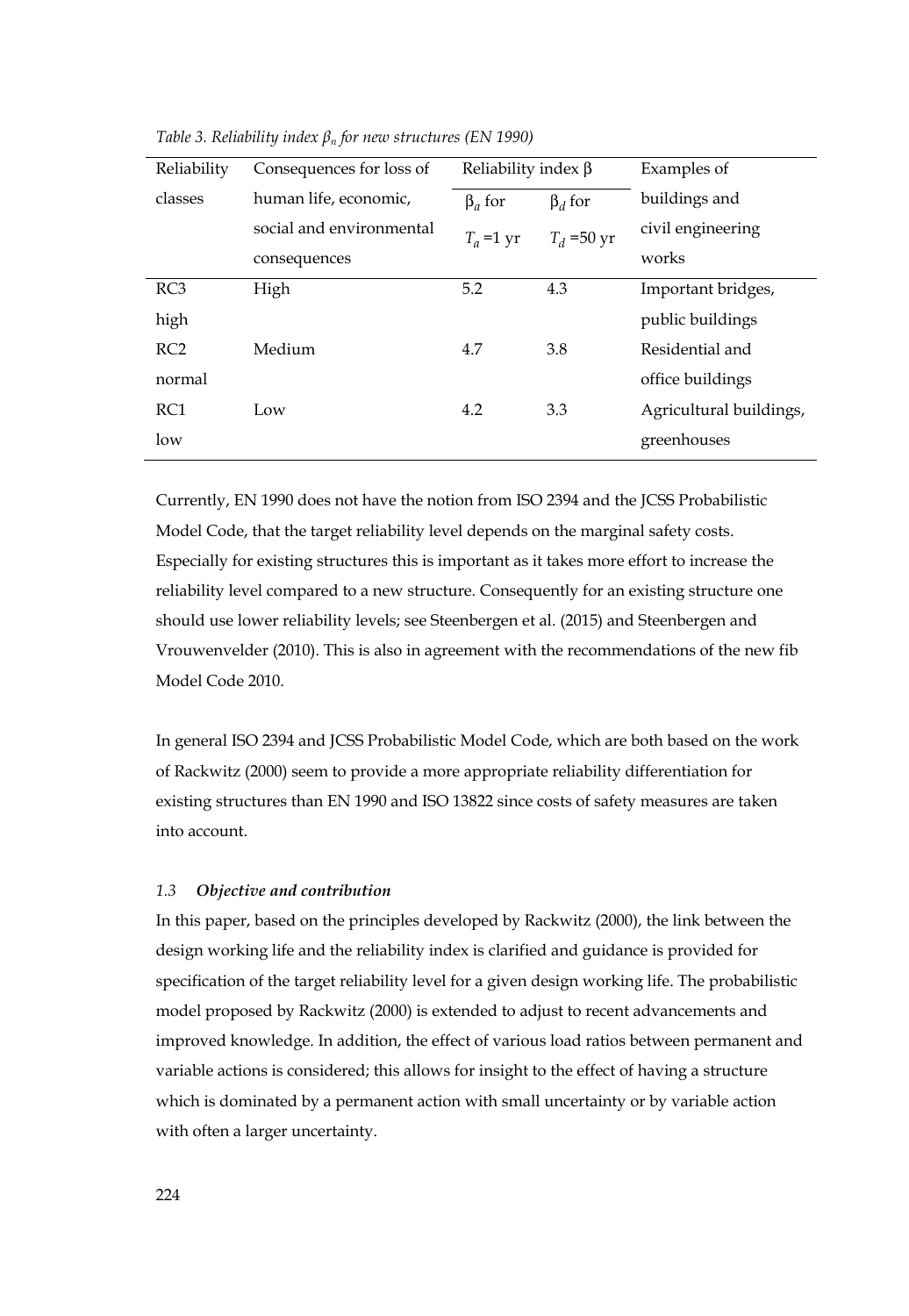In Fischer et al (2019) the framework is presented that forms the basis for the target reliabilities defined in ISO 2394:2015 (where the target reliabilities proposed by the JCSS have been combined with minimum acceptable reliabilities to ensure societal acceptability in terms of life safety).

In the present paper the study of Fisher et al. (2019) is extended and special attention is given to comparing the lifetime reliability index of all cases to the annual reliability index. The intention is to motivate selection of the reference period. This can provide a basis for code making for new and existing structures.

## **2 Tools and methods**

Economic optimization is performed to obtain optimal reliabilities which in turn can be considered as target reliabilities. The economic calculation requires probabilities of different events, e.g. failure of the structure. These probabilities are calculated by the methods of structural reliability.

## *2.1 Structural reliability calculations*

First order reliability method (FORM) is used to calculate the failure probabilities. The improved Hasofer-Lind-Rackwitz-Fiessler algorithm (Rackwitz & Fiessler, 1979; Zhang & Der Kiureghian, 1995) is applied to solve the constrained optimization problem in FORM. To study the effect of the linearization of the limit state involved in FORM, importance sampling analysis is also carried out.

## *2.2 Economic optimization*

The task of finding the target reliability for codification of structural design is formulated as an optimization problem where the total net benefit of having a structure with specific dimensions and properties is maximized. Mathematically the problem is:

$$
\mathbf{p}_{\text{opt}} = \arg \max Z(\mathbf{p}) \qquad Z : \mathbb{R}^n \to \mathbb{R} \tag{1}
$$

where:

*Z*(.) total cost-benefit (objective) function

**p** vector of design parameters, e.g. characteristic dimensions

*n* number of design parameters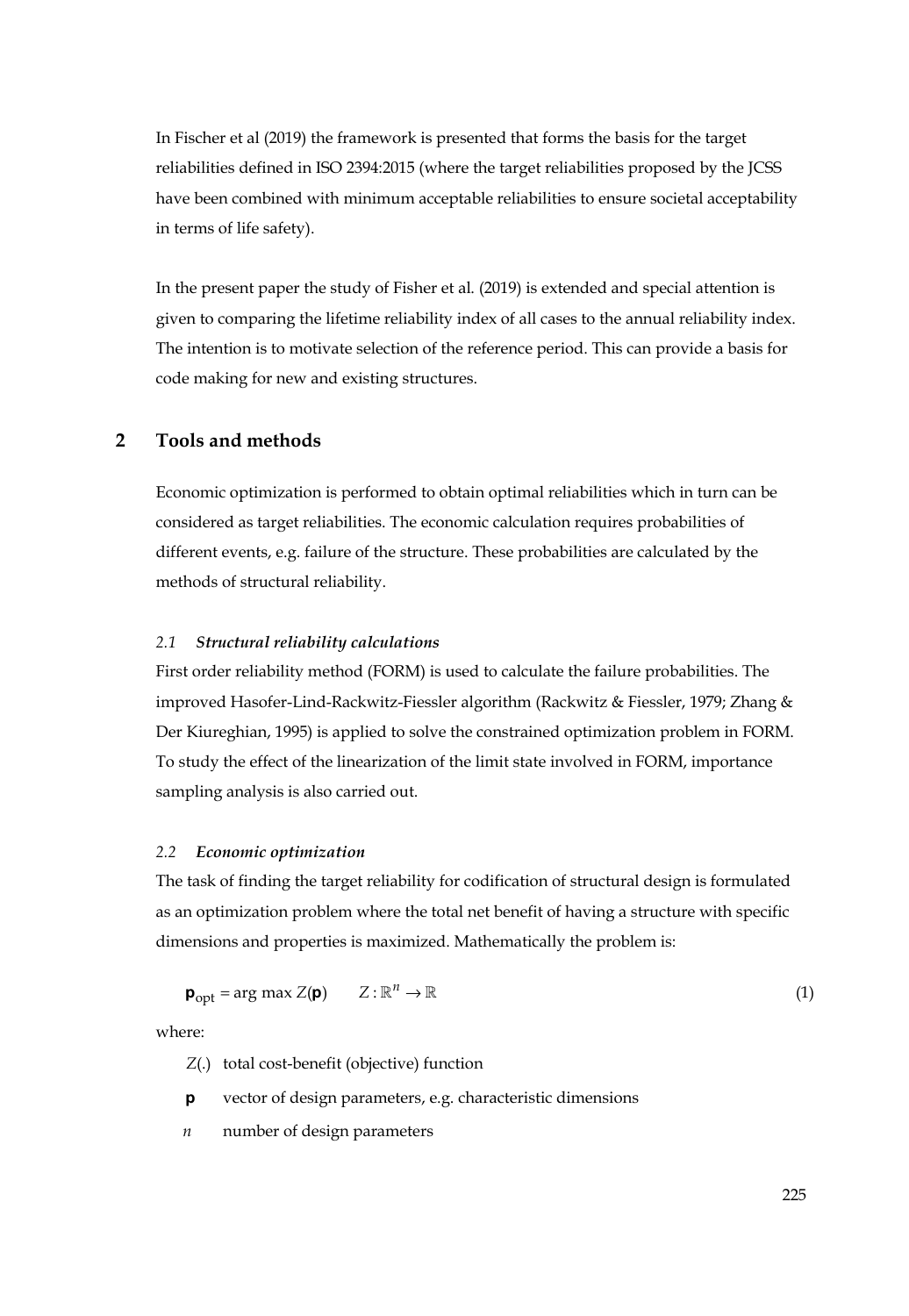The economically optimal reliability, which is the target reliability for new design, results from the optimization. It is the reliability level at  $p_{\text{opt}}$ . In this paper, for simplicity and brevity only a special case with a single design parameter is considered,  $\mathbf{p} = p$ , and  $\mathbf{p}_{\text{opt}} =$  $p_{\text{opt}}$ . Given the focus of this study, this simplification is believed to have negligible influence on the outcomes and conclusions, those are generalizable to the multiple design parameters case. The calculation is performed as a nested, two-level optimization:

- Inner level: reliability analysis to calculate β; FORM analysis, importance sampling
- Outer level: maximize an univariate function: golden section search and parabolic interpolation

Rackwitz (2000) suggests a single level optimization for computational efficiency, but for the simple examples considered here the above two-level optimization suffices.

## **3 Economic optimization, typical cases**

## *3.1 Overview*

The model proposed by Rackwitz (2000) is adopted in this paper, though some modifications are introduced to cover a wider range of design situations and to adjust to recent advancements and improved knowledge. It is considered to be a basic example that comprises all the essential components. For convenience the main assumptions of the model are recapitulated here:

- The following main costs are considered:
	- cost of safety measures
	- repair cost
	- demolition costs
- The uncertainty associated with loads and resistances are considered.
- (Extreme) loads are assumed to occur at discrete points in time, modelled with the aid of a homogeneous Poisson process.
- Interest rate for calculating the net present value
- Obsolescence is accounted for.
- Every structure is replaced by a similar one after either failure or obsolesce.
- The time required to reach obsolesce follows an exponential distribution.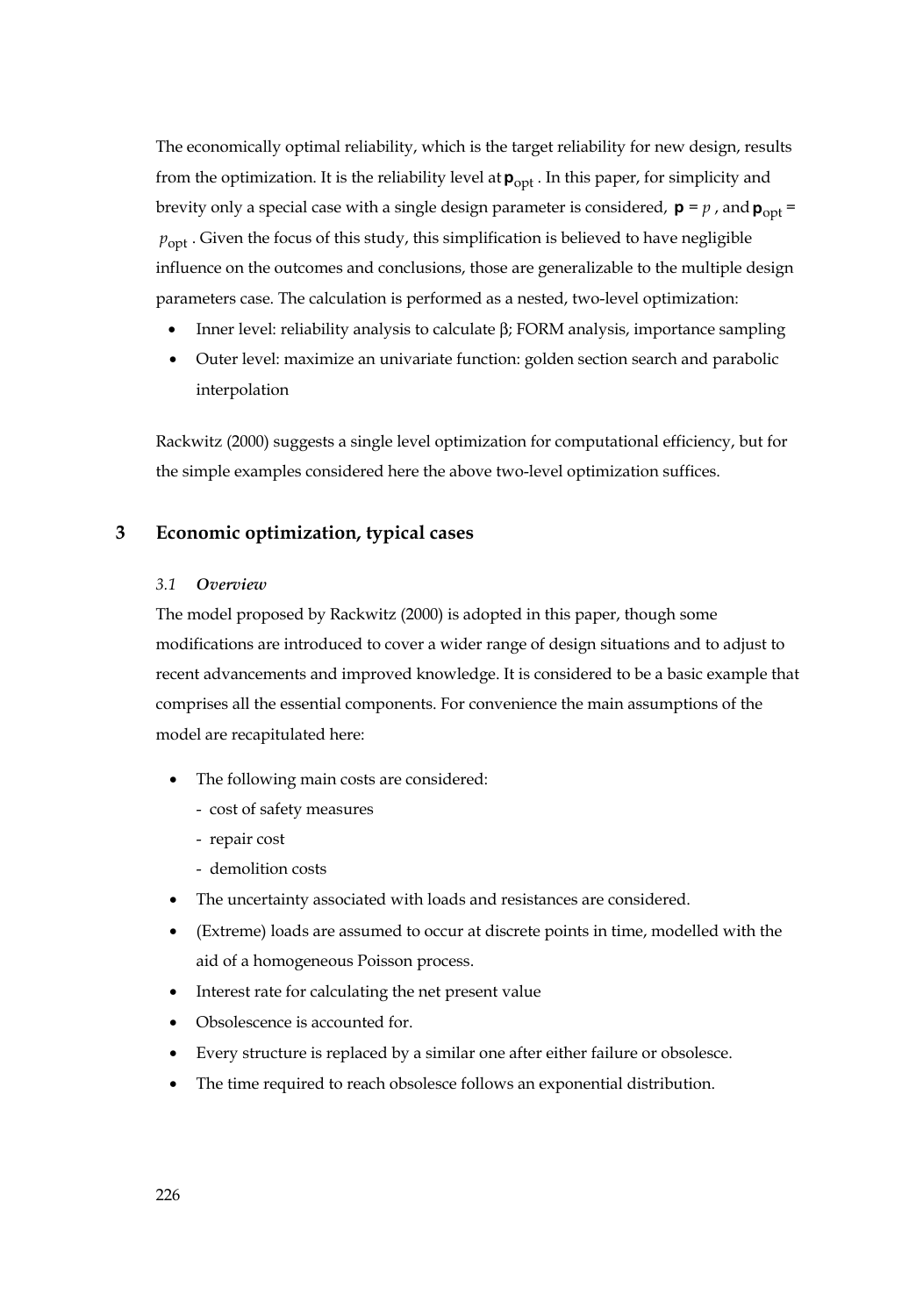## *3.2 Objective function of the minimal economic example*

The total cost-benefit function is expressed as (Rackwitz, 2000):

$$
Z(p) = B - C(p) - U(p) - A(p) - D(p)
$$
\n(2)

where:

- *B* benefit from the existence of the structure
- *C*(.) construction cost
- *U*(.) repair cost (serviceability failures)
- *A*(.) demolition cost (obsolescence events)
- *D*(.) damage cost (ultimate failures)

The components of the total cost-benefit function are defined as:

$$
B = \frac{b}{\gamma} \tag{3}
$$

where:

| h        | benefit rate  |
|----------|---------------|
| $\gamma$ | interest rate |

$$
C(p) = C_0 + C_1 p \tag{4}
$$

where:

| $C_0$ | construction cost independent of $p$ |
|-------|--------------------------------------|
|       |                                      |

*C*1 construction cost coefficient dependent on *p*

$$
U(p) = U \frac{\lambda}{\gamma} P_{\text{f},\text{SLS}}(p) \tag{5}
$$

where:

|                | repair cost                                            |
|----------------|--------------------------------------------------------|
| $\lambda$      | intensity rate of the Poisson process for the loading  |
| $P_{f,SLS}(.)$ | probability of reaching the serviceability limit state |

$$
A(p) = (C_0 + C_1 p + A) \frac{\varpi}{\gamma}
$$
\n<sup>(6)</sup>

227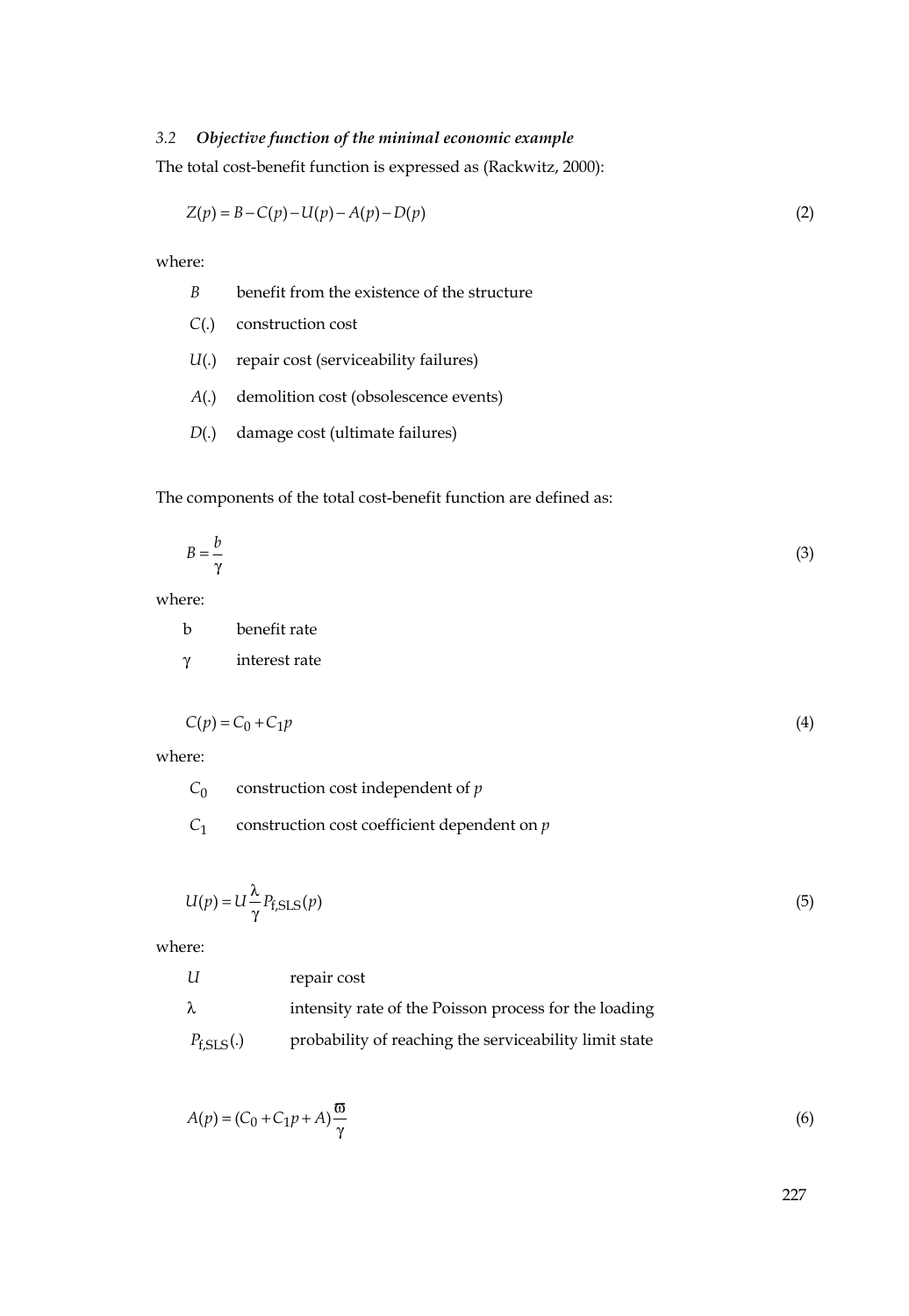where:

*A* demolition cost

ϖ rate of obsolescence; intensity (rate) of the Poisson corresponding process

$$
D(p) = (C_0 + C_1 p + H) \frac{\lambda}{\gamma} P_{f, ULS}(p)
$$
\n<sup>(7)</sup>

where:

*H* direct failure cost (beyond the pure reconstruction cost) *P*<sub>f.ULS</sub>(.) probability of reaching the ultimate limit state

The failure probabilities are calculated by using the following limit state functions for ultimate limit state and serviceability limit state:

$$
g_{\text{ULS},1} = R(p) - S \tag{8}
$$

$$
g_{\text{SLS},1} = \frac{1}{a}R(p) - S\tag{9}
$$

Where *R* and *S* are the resistance and action random variables respectively. For simplicity the SLS resistance is obtained by dividing the ULS resistance by a number. The design parameter *p* is the ratio of the mean of *R* and *S:*

$$
p_1 = \frac{E[R]}{E[S]} \tag{10}
$$

This single design parameter represents the combined effect of multiple design parameters such as dimensions and reinforcement. For cases when the permanent actions *G* and variable actions *S* are distinguished the ULS and SLS considered, are respectively:

$$
g_{\text{ULS},2} = R(p) - S - G \tag{11}
$$

$$
g_{\text{SLS},2} = \frac{1}{a}R(p) - S - G\tag{12}
$$

The corresponding generalization of the design parameter:

$$
p_2 = \frac{E[R]}{E[S] + E[G]} \tag{13}
$$

Furthermore, to ease the parametrization a parameter to control the ratio of actions is introduced: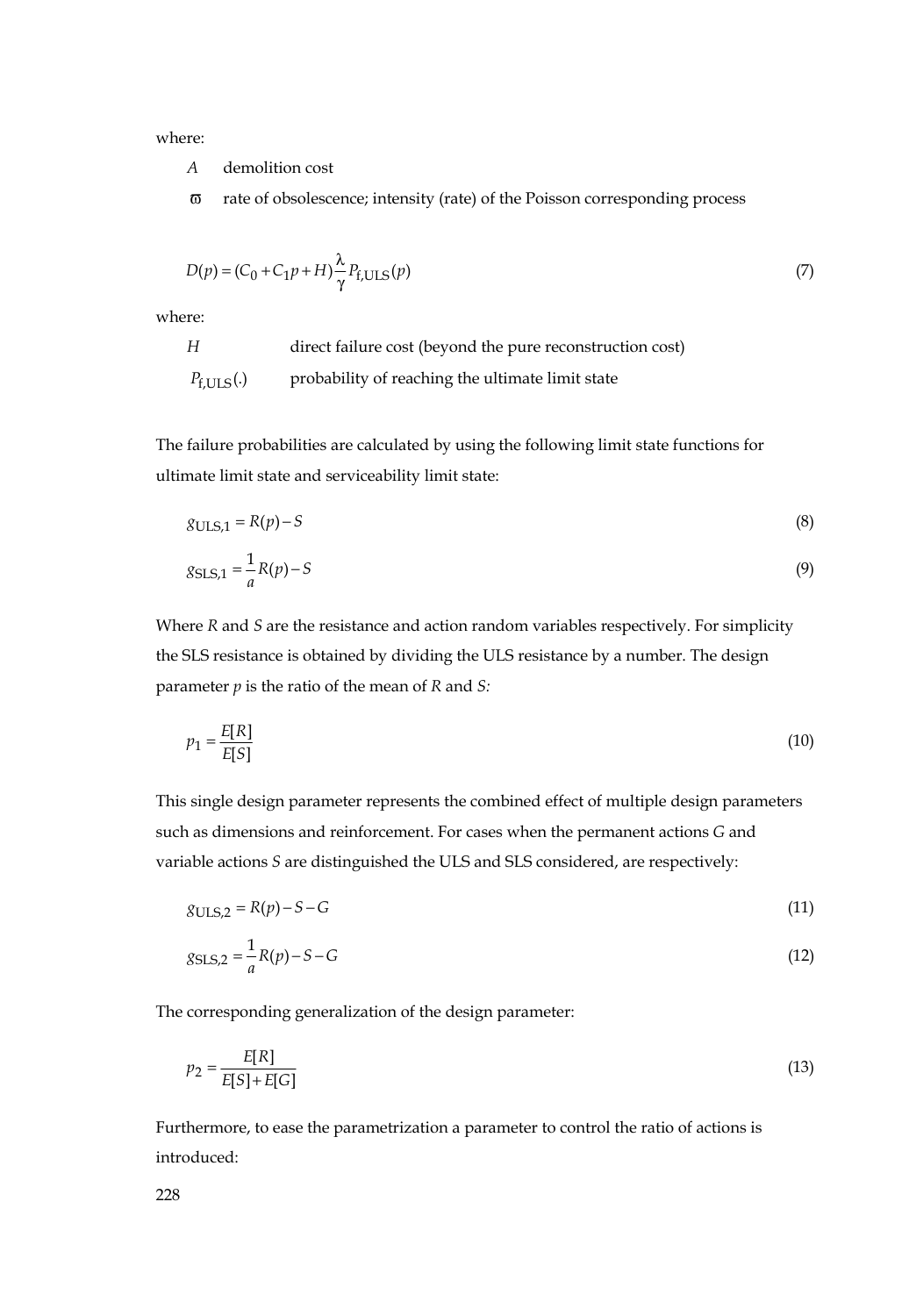$$
\chi = \frac{E[S]}{E[S] + E[G]} \tag{14}
$$

All action random variables are normalised to  $E[S] + E[G]$ . Therefore,  $E[S] + E[G]$  is set to be equal to 1.0. Thus, the mean values of the random variables are:

$$
E[R] = p_2
$$
  
\n
$$
E[G] = 1 - \chi
$$
  
\n
$$
E[S] = \chi
$$
\n(15)

Variable action random variable *S* corresponds to annual extremes. For the calculation of the lifetime failure probabilities, extrema models adjusted to the considered reference period are needed, e.g. 50-year maxima model. This adjustment can be accomplished by assuming that the annual maxima are independent, then the cumulative distribution function (cdf) of *n*-year maxima is:

$$
F_n(x) = F_1(x)^n \tag{16}
$$

The parametrization chosen above is used to define the cases in Table 4. Multiple cases are considered to cover a wide range of design situations and to explore the effect of selected modelling decisions.

#### *3.3 Case 1*

The parameters used for Case 1 are summarized in Table 5. In Figure 1-4 the optimal failure rate for Case 1 is presented for various assumptions for  $V_R$  and  $V_S$  . In Figure 1, the optimal failure rate is plotted against the construction cost coefficient*C*<sup>1</sup> . In Figure 2, the optimal failure rate is plotted against the direct failure cost *H*. In Figure 3 the optimal failure rate is plotted against the rate of obsolesce  $\varpi$  . In Figure 4 the optimal failure rate is plotted against the resistance coefficient of variation  $V_R$ .

From Figures 1-4 it can be concluded that the relative cost to achieve reliability  $C_1 / C_0$ ; the expected failure consequences  $H / C_0$  and the degree of uncertainty in *S* or *R* have a large effect on the optimal failure rate. Large uncertainty in either loading or resistance increases the relative cost of safety measures. The influence of the rate of obsolescence, although present, is relatively small for usual working lifes.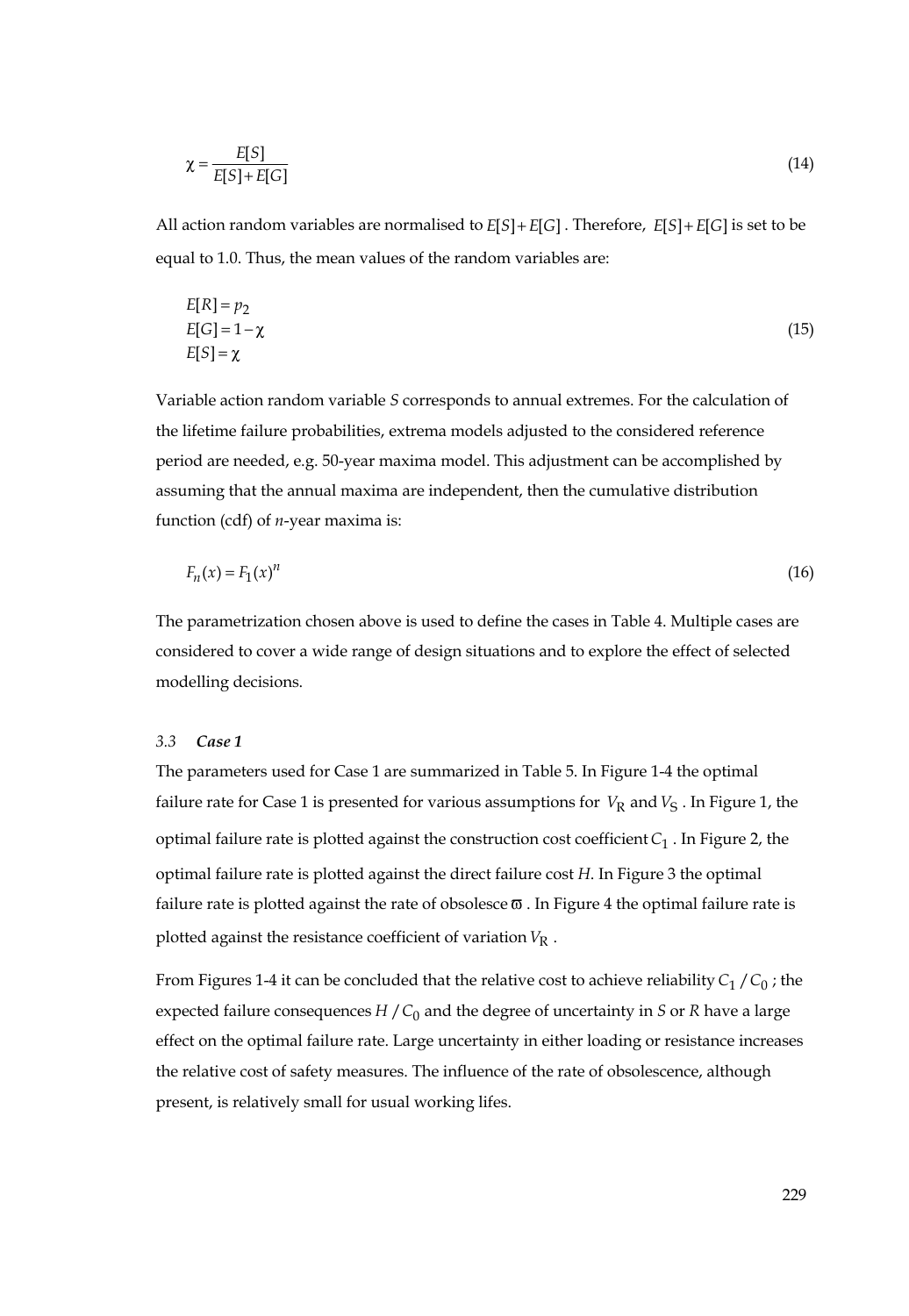| Case                              | Variable       | Distribution | Mean             | Coefficient of       |
|-----------------------------------|----------------|--------------|------------------|----------------------|
|                                   |                |              |                  | variation            |
|                                   |                |              |                  |                      |
| Case 1 (Rackwitz, 2000)           | R              | Lognormal    | $\mathfrak{p}$   | $\{0.2,\ldots,0.6\}$ |
|                                   | S              | Lognormal    | 1                | $\{0.2,, 0.6\}$      |
|                                   |                |              |                  |                      |
| Case 2 (reference)                | R              | Lognormal    | $\mathcal{D}$    | 0.3                  |
| (alternative parameters)          | S              | Lognormal    | 1                | $\{0.3, 0.5\}$       |
|                                   |                |              |                  |                      |
| Case 3                            | R              | Lognormal    | $\boldsymbol{p}$ | 0.3                  |
| (Case 2 + adjusted distr. types)  | S              | Gumbel 1     | 1                | 0.4                  |
|                                   |                |              |                  |                      |
| Case 4                            | $\overline{R}$ | Lognormal    | $\mathcal{D}$    | 0.3                  |
| $(Case 3 + adjusted limit state)$ | G              | Normal       | $1 - \chi$       | 0.1                  |
|                                   |                |              |                  |                      |
| function)                         | S              | Gumbel       | χ                | 0.4                  |
|                                   |                |              |                  |                      |

*Table 4. Summary of the considered cases and their main characteristics* 

See Section 3.2 for the explanation of variables and Sections 3.3 - 3.5 for the adjustments.

*Table 5. Summary of the main parameters used for Case 1* 

| Variable/parameter |                                       | Value                  |
|--------------------|---------------------------------------|------------------------|
| $\boldsymbol{p}$   | Design parameter                      | to be optimised        |
| $V_R$              | Coeff. of var. of resistance, R       | Range 0.2-0.4          |
| $V_S$              | Coeff. of var. of action, S           | Range 0.3-0.6          |
| $\lambda$          | Intensity (rate) of Poisson process   | 1/a                    |
| γ                  | Interest rate                         | $0.035$ /year          |
| h                  | Benefit                               | $= 2 \gamma$           |
| ω                  | Rate of obsolescence                  | $0.02$ /year           |
|                    | Intensity (rate) of Poisson process   |                        |
| $\mathfrak a$      | Ratio of ULS and SLS resistance means | $E[R_U]/E[R_S] = 1.5$  |
| $C_0$              | Constr. cost independent of $p$       | 1 [unit cost]          |
| $C_{1}$            | Constr. cost coeff. dependent on $p$  | $= 0.03 C_0$ (varied*) |
| U                  | Repair cost                           | $= 0.3 C_0$            |
| A                  | Demolition cost                       | $= 0.2 C_0$            |
| Н                  | Direct failure cost                   | $=3 C_0$ (varied*)     |

\* This parameters has been given several values.

L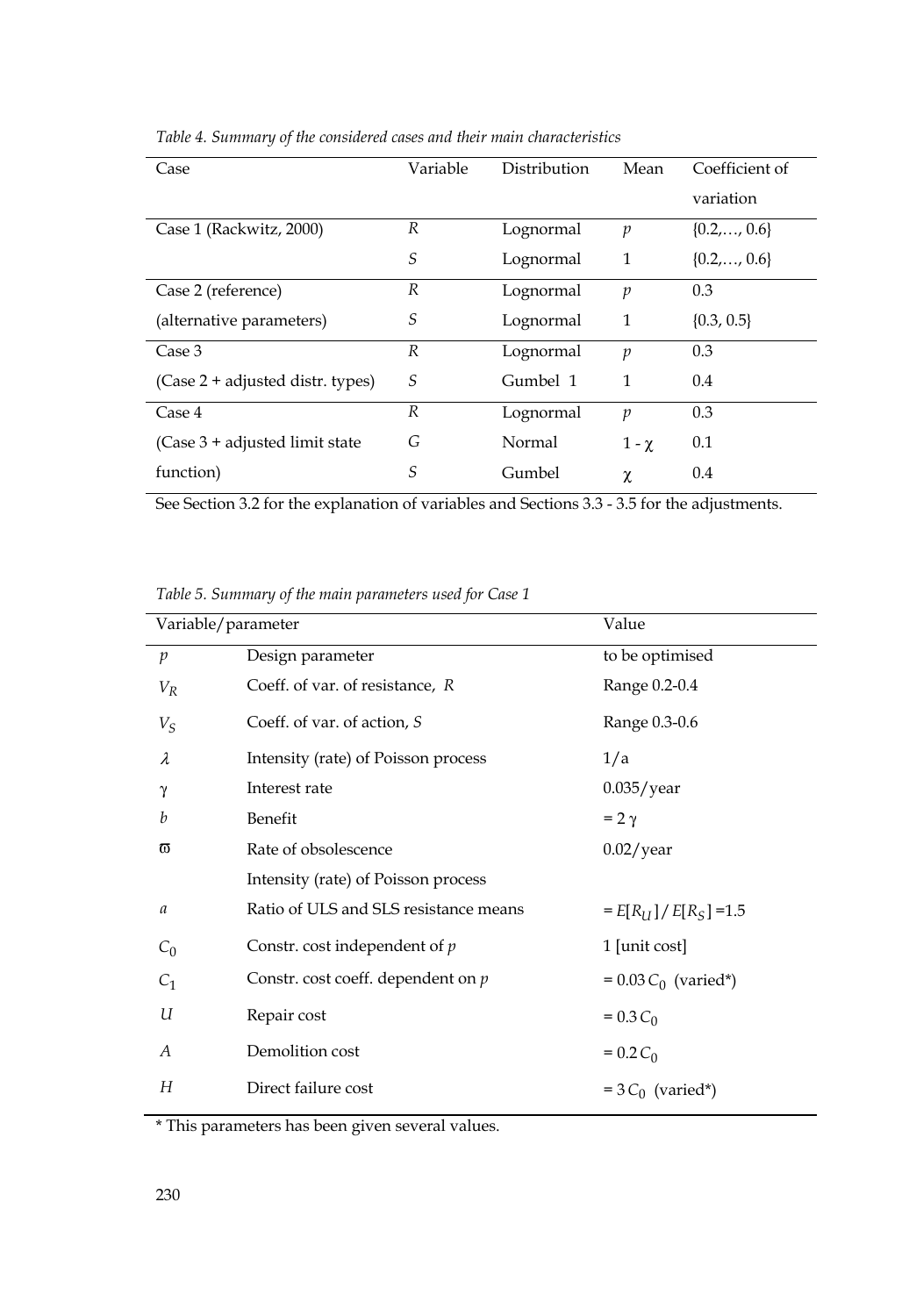## *3.3.1 Optimal annual versus lifetime failure probability*

The reciprocate of the obsolescence rate can be seen as the mean reconstruction interval of a structure, and in turns the mean reconstruction interval as the expected lifetime of a structure. ("Note that  $\overline{\omega}$  = 0.01 implies a mean reconstruction interval of 100 years." (Rackwitz, 2000)) Then the expected lifetime of the structure can be expressed as:

$$
E(t_{\rm L}) = \frac{1}{\varpi} \tag{17}
$$



*Figure 1. Optimal failure rate plotted against construction cost coefficient*  $C_1 / C_0$ 



*Figure 2. Optimal failure rate plotted against direct failure cost H / C*<sub>0</sub>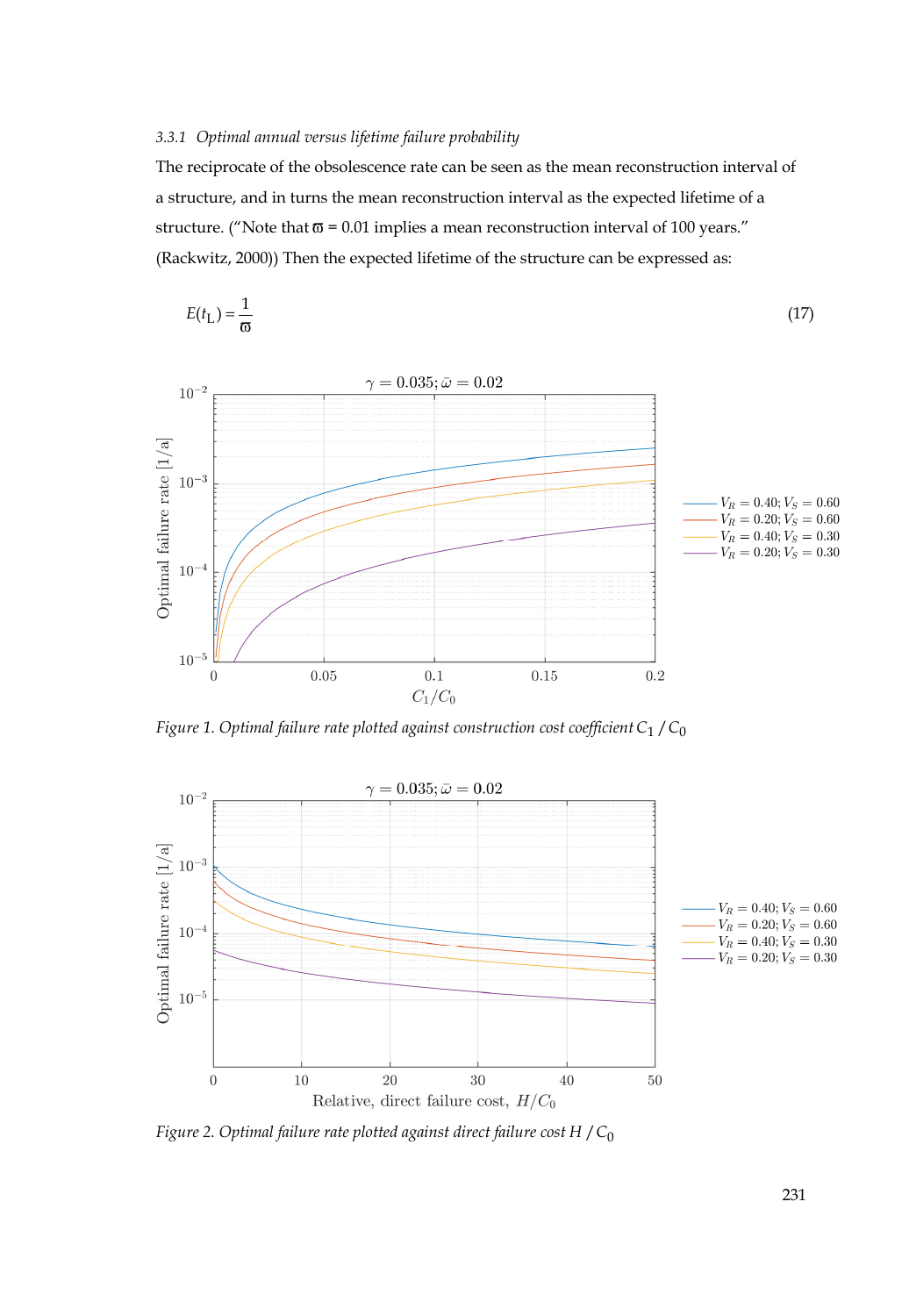(Rackwitz, 2000) assumes a Poisson process for the event of obsolesce. This is, however, a simple mathematical representation with exponential failure times for the time required to reach obsolesce. In reality the lifetime distribution is more like indicated in Figure 5. Therefore, the Poisson model can only be used to obtain insight in the order of magnitude of the influence of the lifetime on the optimal annual failure probability and on the optimal lifetime failure probability.

In Figure 6, the optimal annual failure probability is shown for various combinations of  $V_R$  and  $V_S$ . In Figure 7, the optimal lifetime failure probability is shown for these



*Figure 3. Optimal failure rate plotted against the rate of obsolesce* ϖ



*Figure 4. Optimal failure rate plotted against the resistance coefficient of variation*  $V_R$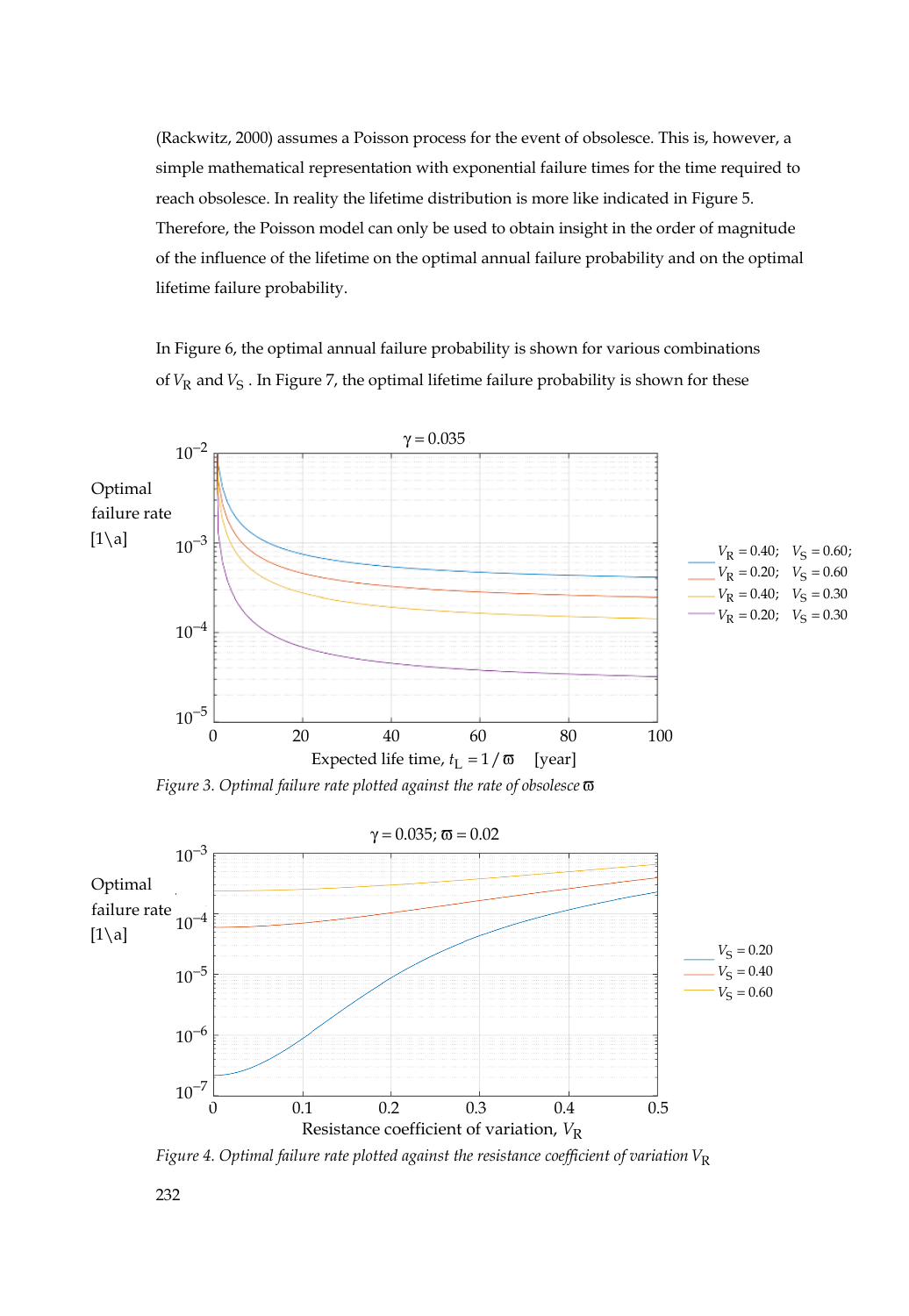combinations of  $V_R$  and  $V_S$ . The computation of lifetime failure probabilities includes dependence between annual failure events.

We see in the figures 6 and 7 that with increasing anticipated lifetime the annual  $\beta$ increases and the lifetime β decreases slightly. However, the lifetime β is slightly more *constant* for different rates of obsolescence or design lifetimes. From an economic optimization point of view for longer lifetimes the annual β goes down while the lifetime β is more or less constant or slightly going up. This property of  $\beta$  is especially true for short design or remaining working lifes, however the influence is limited for normal design lifes (> 20 years).



*Figure 5. Distribution function of the lifetime; Poisson assumption and real distribution function* 



*Figure 6. Optimal annual failure probability for Case 1*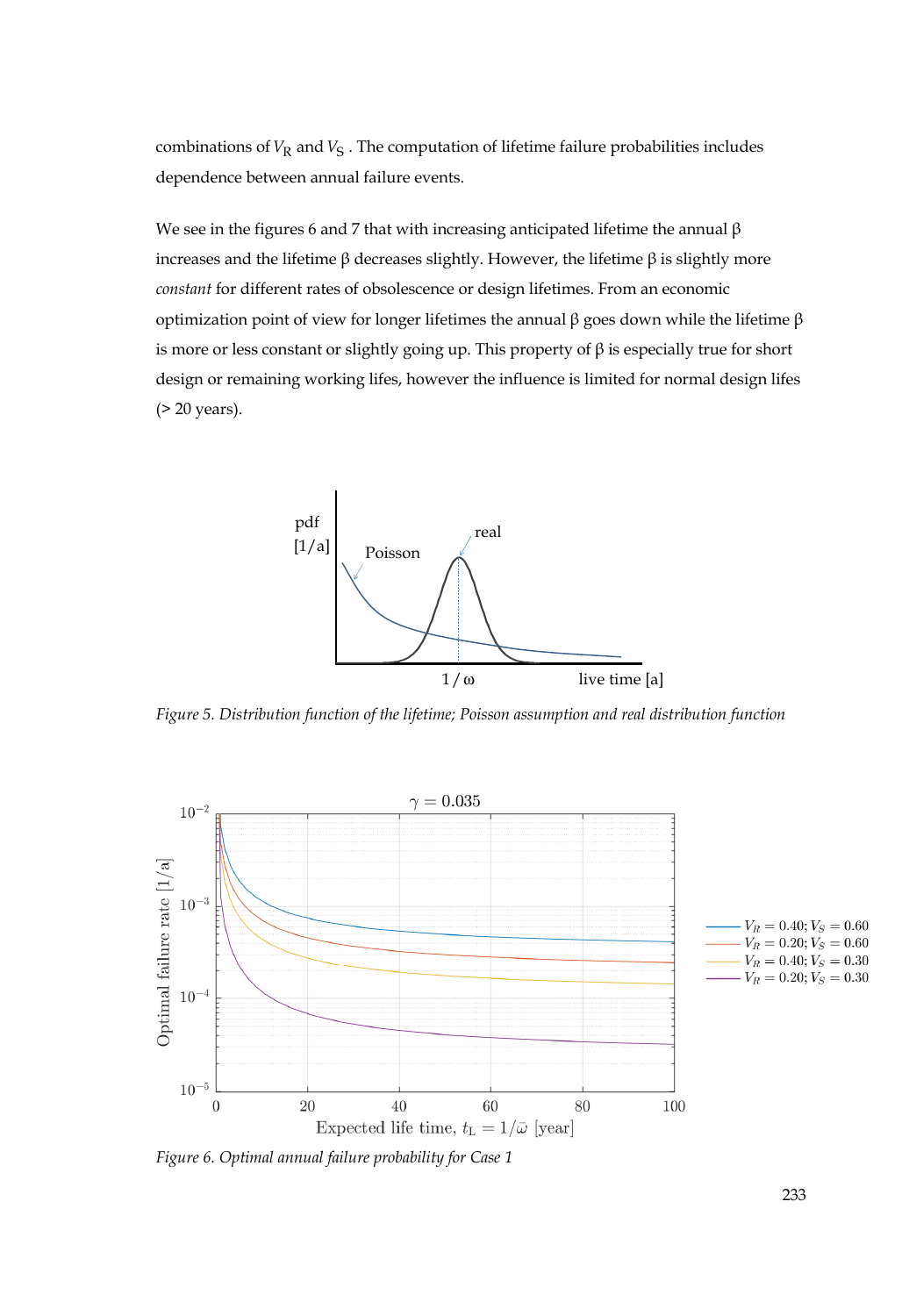On the basis of these calculations one may conclude that in case of a given design working life, the lifetime target reliability does depend on the duration of the design working life. However, this effect is small and negligible with respect to the dependence of the target reliability on the relative cost to achieve reliability, the expected failure consequences and the degree of uncertainty in load or resistance.

#### *3.4 Cases 2 and 3*

For Case 2 some values in the probabilistic model are adjusted to reflect better our current state of knowledge, i.e. the interest rate is reduced to 0.02. Moreover, for simplicity only a single coefficient of variation for the resistance ( $V_R$  = 0.3) is considered. The results are shown in Figures 8 and 9.

We see in the Figures 8 and 9 an even stronger effect than in Figures 6 and 7: with increasing anticipated lifetime the annual β goes down and the lifetime β is almost constant. More figures have been produced but are not included in this paper. Also here we can conclude that the effect of the expected working life is small and negligible.

The target reliability is strongly influenced by the relative cost to achieve reliability  $C_1 / C_0$ ; the expected failure consequences  $H / C_0$  and the degree of uncertainty in



*Figure 7. Optimal lifetime failure probability for Case 1 accounting for the dependence between annual failure events*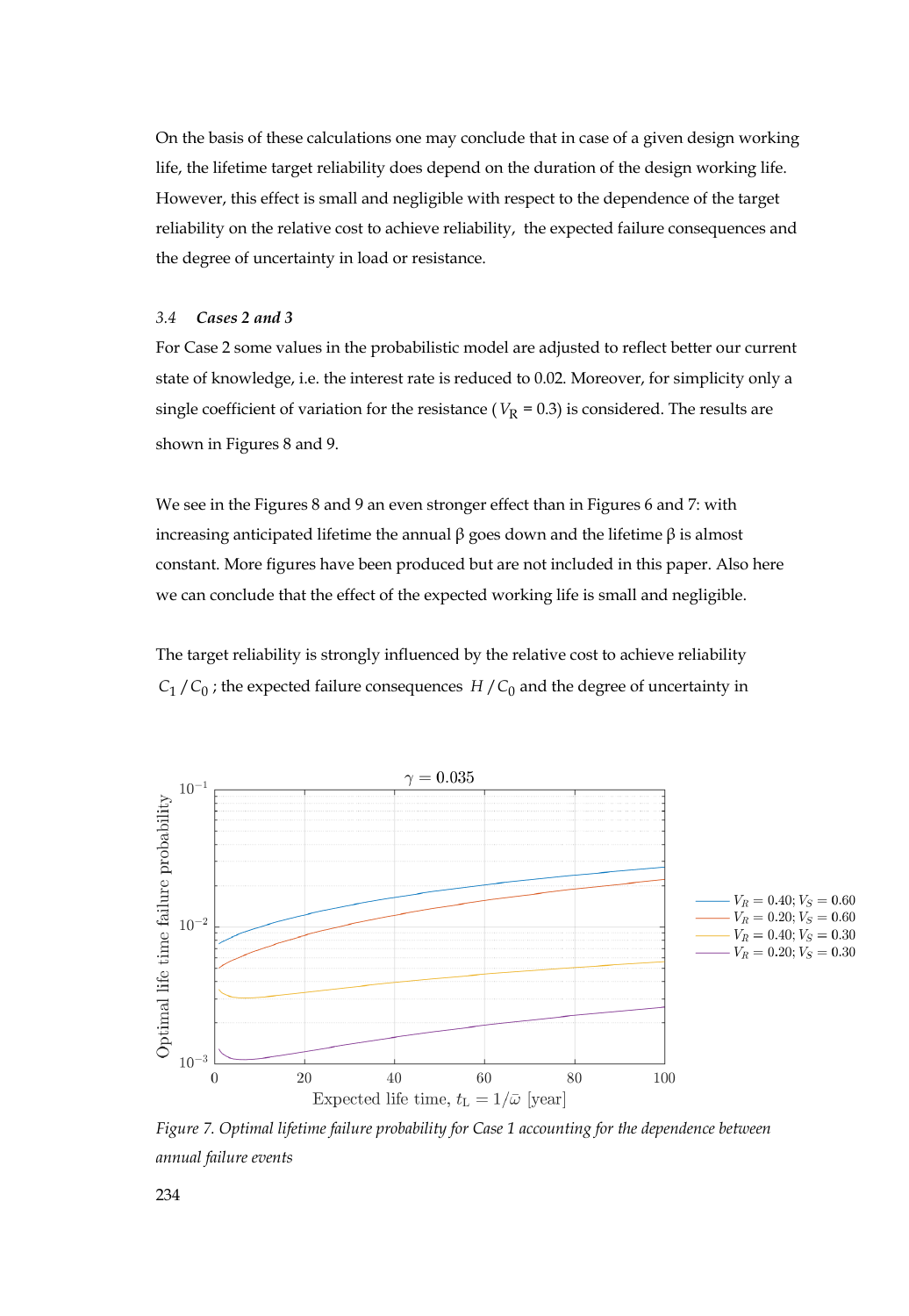load  $V_S$  and resistance  $V_R$ . Using a Gumbel distribution for *S* has therefore a very small influence, and does not change the figures above.

## *3.5 Case 4*

In this example we work with various load ratios  $\chi$ ; this allows for insight to the effect of having a structure which is dominated by a permanent action with small uncertainty or by variable action with often a larger uncertainty. In Figure 10 the optimal failure rate [1/a] is



*Figure 8. Optimal annual failure probability for Case 2* 



*Figure 9. Optimal lifetime failure probability for Case 2 accounting for the dependence between annual failure events*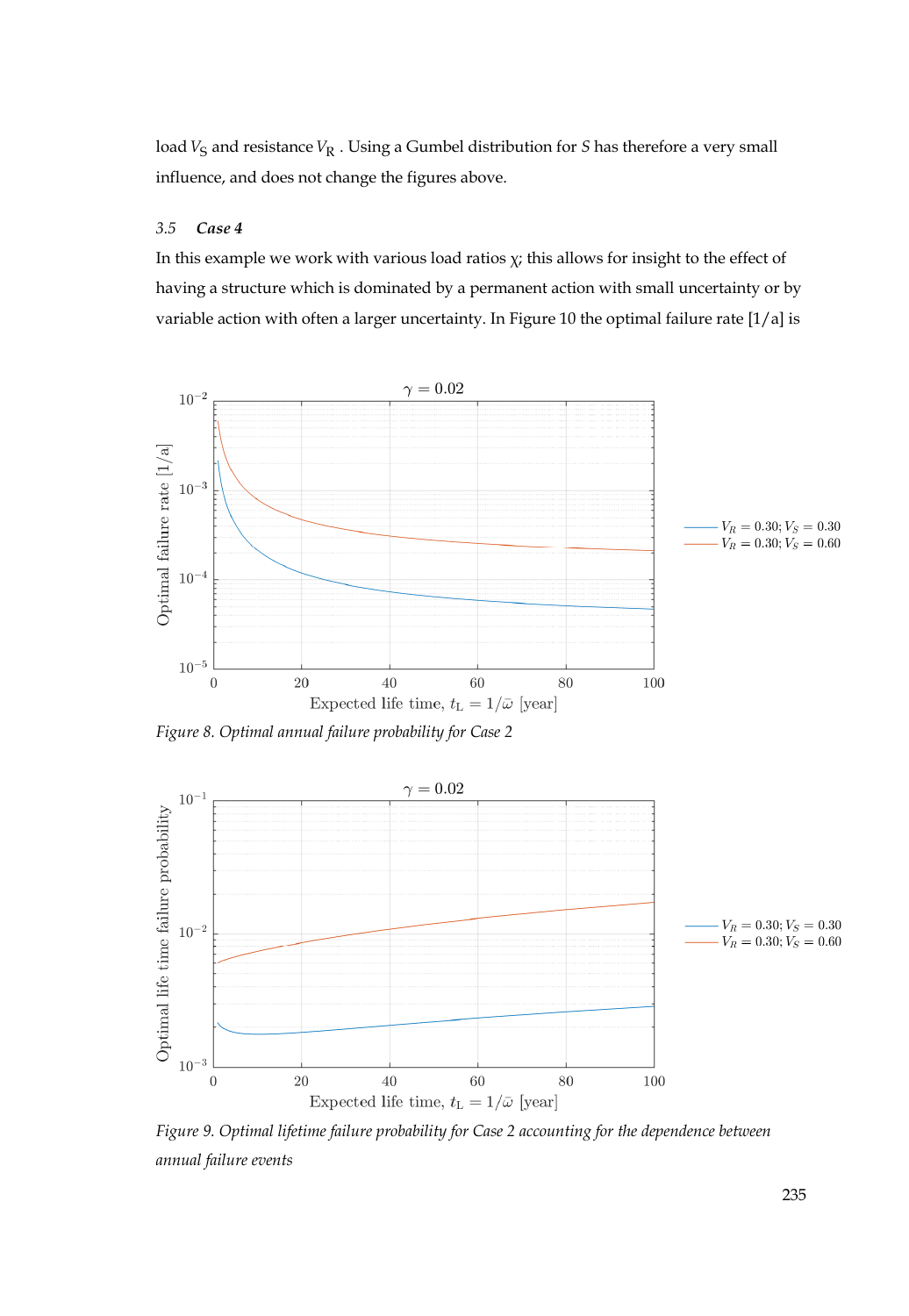plotted against the load ratio for different design lifetimes  $t_L$  or obsolescence rates. We observe that for  $t_L$  >20 year the influence of the obsolescence rate (or the design lifetime) is very small. For normal design or remaining lifetimes, the influence of the obsolescence rate (or the design lifetime) can therefore be neglected with respect to the influence of other parameters. In Figure 10 the influence of the degree of uncertainty in the load is clearly visible; on the left hand side the optimal failure rate for a structure dominated by permanent action, on the right hand side the optimal failure rate for a structure dominated



*Figure 10. Optimal annual failure probability for Case 4 as a function of expected lifetime (top) and load ratio (bottom)*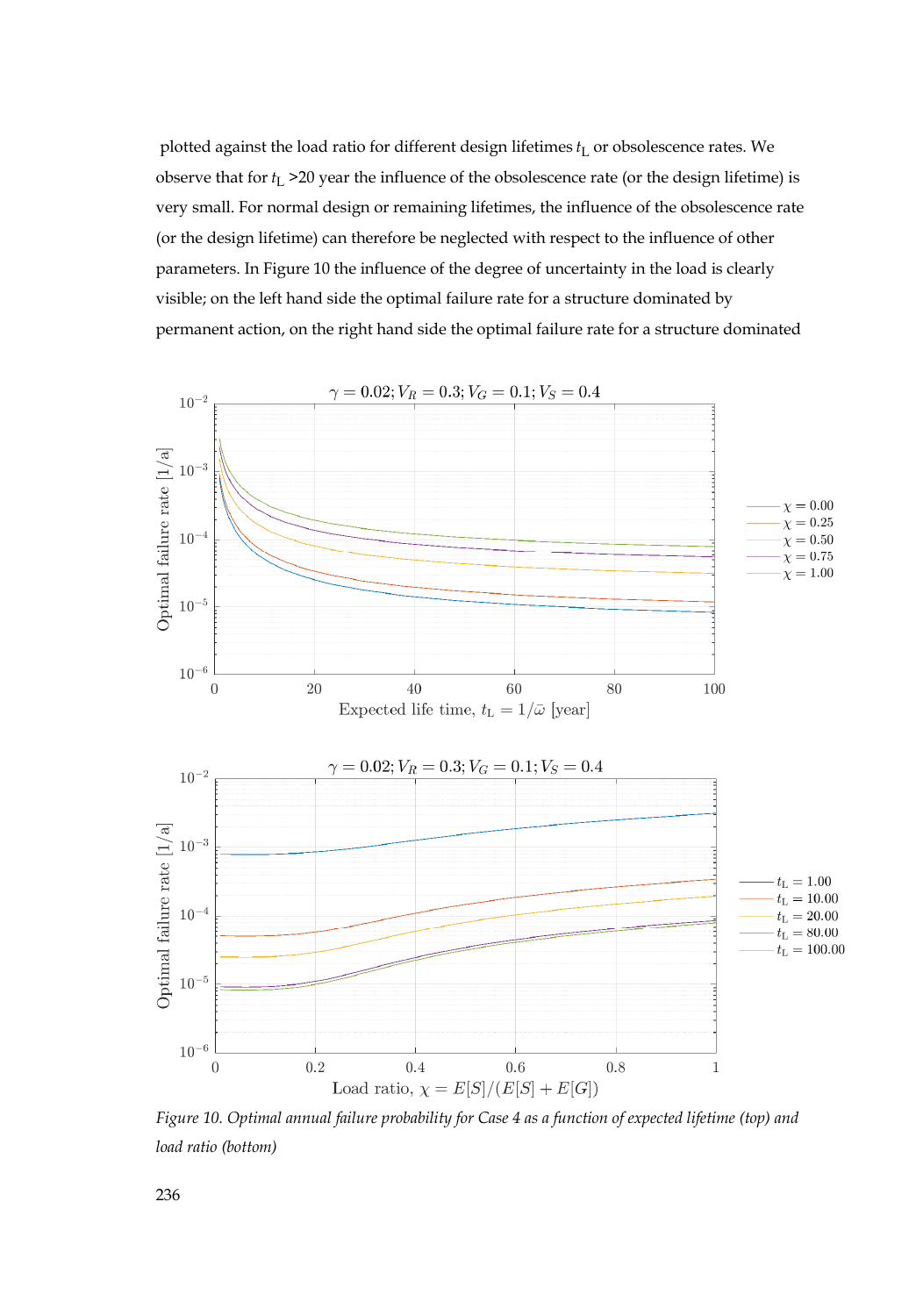more by the uncertain variable action: the difference in optimal failure rate is about a factor of 10.

## *3.6 Optimal annual failure rates*

From an economic optimization point of view three main parameters govern the optimal βvalue: the failure consequences; the relative cost to achieve reliability, and the scatter of action or resistance parameters. The dependence on the obsolescence rate or the design working life is present but its influence is very limited. Therefore, consequence classes are defined in which the dependence on the three parameters is shown.

The JCSS (Probabilistic Model Code, 2001) defines consequence classes based on the consequence ratio:

$$
\rho = \frac{\text{construction cost} + \text{direct failure cost}}{\text{construction cost}}
$$
\n(18)

Using the components of the basic example it can be expressed as:

$$
\rho = \frac{C_0 + C_1 + H}{C_0 + C_1} = 1 + \frac{H}{C_0 + C_1} \approx 1 + \frac{H}{C_0}
$$
\n(19)

This leads to the values in Table 6 for the ranges of failure consequences. In Table 7, the Consequence Classes are derived and proposed according to ISO 2394 (2015) and the JCSS probabilistic model code (2001).

| Measure of failure | Ranges of failure consequence |                   |               |  |
|--------------------|-------------------------------|-------------------|---------------|--|
| consequence        | Minor (Insignificant)         | Moderate (Normal) | Large (Large) |  |
|                    | < 2                           | $2 \leq 5$        | $5 \leq$ < 10 |  |
| $H/C_0$            |                               | 1 < 4             | $4 \leq 9$    |  |

*Table 6. JCSS [3] consequence classes in terms of*  $ρ$  *and their connection to the quantities used here* 

In Figure 11, the optimal failure rate is plotted for different failure costs and the relative cost to achieve reliability. The colour regions are corresponding to the limits given in Table 7. A target failure probability in a particular class is considered as upper limit for that class and coloured in accordingly, e.g. the Small-Insignificant class is considered on the  $[10^{-5}$ , 0] interval.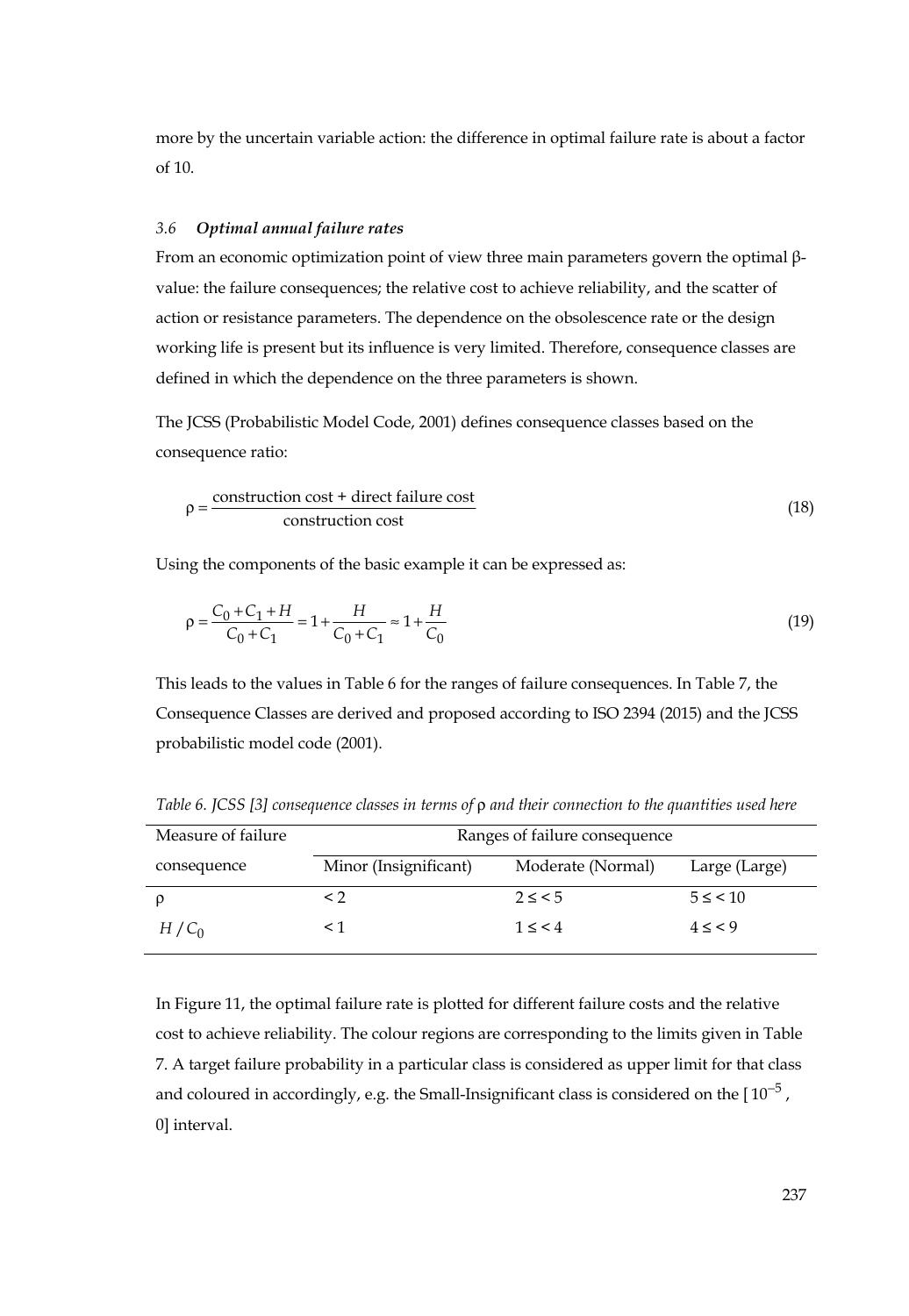The default case that applies for usual structures and normal relative cost of safety measure gives annual target reliability of  $β = 4.2$ .

Normal relative cost of safety measure is associated with medium variabilities of the yearly extreme of the total loads and resistances (0.1 < *V* < 0.4). Deviation from normal relative

| Relative cost to achieve reliability,     |        | Expected failure consequences             |                |                 |  |
|-------------------------------------------|--------|-------------------------------------------|----------------|-----------------|--|
| $C_1/C_0$                                 |        | Proposal for quantitative limits, $H/C_0$ |                |                 |  |
|                                           |        | < 1                                       | $1 \leq \lt 4$ | $4 \leq \leq 9$ |  |
|                                           |        | Insignificant                             | Normal         | Large           |  |
| $5.10^{-4} \ge$                           | Small  | $10^{-5}$                                 | $5.10^{-6}$    | $10^{-6}$       |  |
| $5 \cdot 10^{-4}$ > $\ge 5 \cdot 10^{-3}$ | Normal | $10^{-4}$                                 | $10^{-5}$      | $5.10^{-6}$     |  |
| $> 5.10^{-3}$                             | Large  | $10^{-3}$                                 | $5.10^{-4}$    | $10^{-4}$       |  |

*Table 7. Proposal for quantitative limits for target failure probability classes* 



*Figure 11: Illustration of the proposed target failure rates, the associated quantitative limits, and optimal failure rates to the proposed*  $C_1 / C_0$  *bounds (dashed lines)*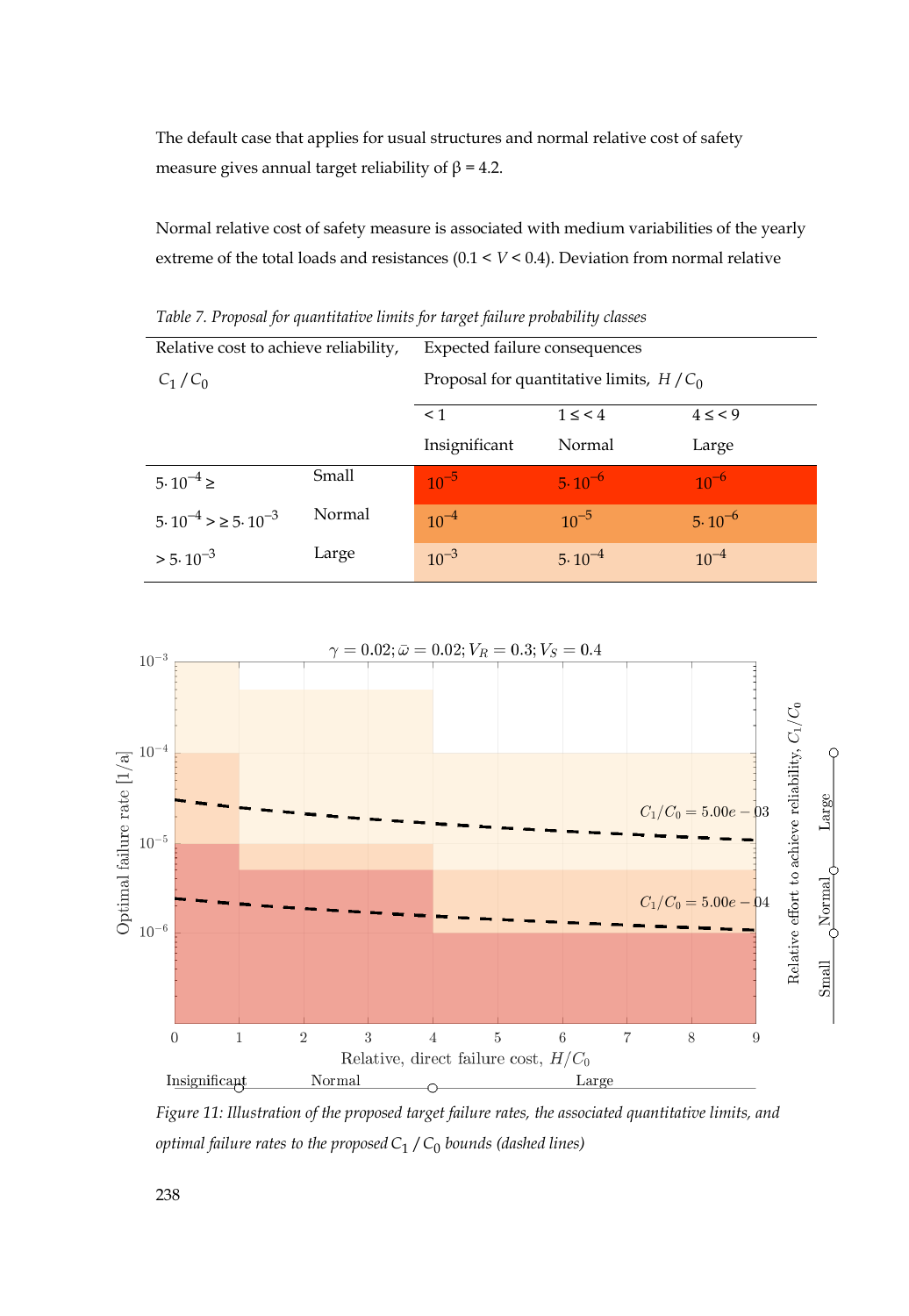cost of safety measure can be considered based on the following characteristics:

- 1. Degree of uncertainty; large uncertainty in either loading or resistance  $(V > 0.4)$  may increase the relative cost of safety measure to Large, small uncertainty  $(V < 0.1)$  may decrease the relative cost of safety measure to Small.
- 2. Existing structures; as the cost for increasing reliability are in general higher as compared to structures under design the relative cost of safety measure may be classified as Large.
- 3. Service life and/or obsolescence; for structures with a short expected service life or otherwise rapid obsolesce in the order of less than 10 years the relative cost of safety measure may be classified as Large.

# **4 Discussion and conclusion**

It is an ongoing matter of debate what changes should be used for the target reliability index in the case of a design working life other than 50 years. Design codes like the Eurocodes are not very explicit about it, partly because the problem was given insufficient attention, partly because of opposing opinions. Many people share the opinion that the structural dimensions should not depend on the value of the design working life. On the other hand it seems economically justified to spend more money on structural reliability if one can profit from that for a longer time. Often, the design lifetime is unknown in advance; it depends on various random events and also depends on decisions to be made in the future. The calculations in this papers shed light on this problem from a decision making point of view.

From an economic optimization point of view three main parameters are governing the optimal β-value: the failure consequences; the relative cost to achieve reliability, and the scatter of action or resistance parameters. The dependence on the obsolescence rate or the design working life is very limited. The recommendation is therefore to implement a format for specifying target reliabilities taking basis in annual values.

The format for specifying target reliabilities on an annual basis should be interpreted as a target limit for every individual year during the design or remaining working life of the structure:

If the annual failure probability is a decreasing function of time (like in the case when time independent random variables like resistance and self-weight are dominating) the first year is decisive.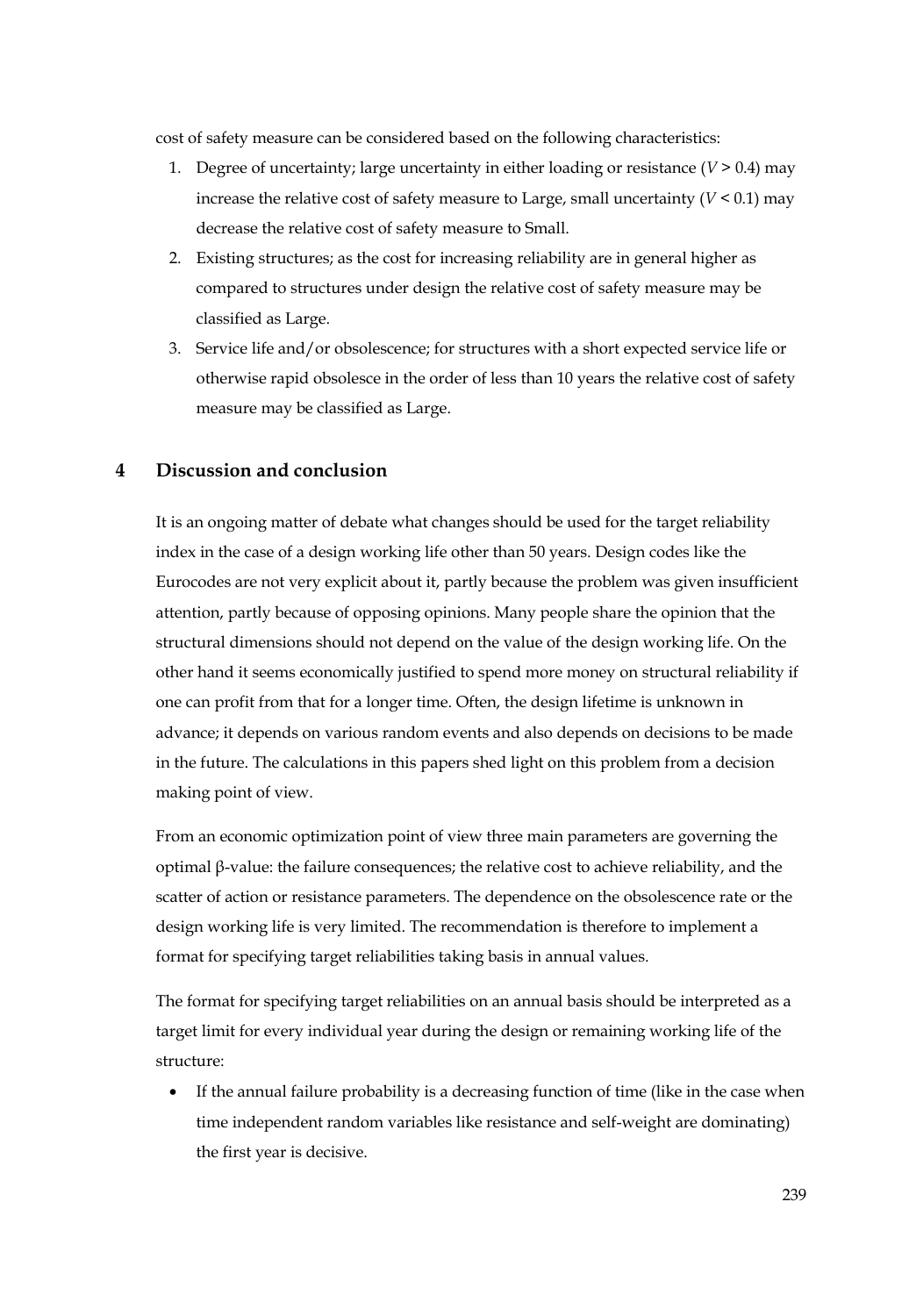• If the annual failure probability is an increasing function of time (like in the case when aging processes like fatigue, corrosion or climate change and future (uncertain) trend are relevant the last year of the design service life may be decisive.

The target reliabilities given in Table 1 should be seen as indicative for the support of economic optimization; in that optimization also loss of human lifes can be included, making reference to the marginal life saving costs principle. Acceptance criteria for risk to life - that are based on "absolute risk" levels deemed to be acceptable - may have to be checked independently of the optimization results. In that case a reference period that is short compared to the average human life makes sense. Longer periods than one year, like 5 or 10 years, could also be chosen but are less practical in codification.

However on an individual basis life safety risks should also be assessed. Within society some people might be exposed to significantly larger risks than other; this should always be checked individually as explained in the foregoing. The target value chosen may depend on considerations like, individual risk, see (Faber et al. 2015). Since both economic and human safety target reliability levels are proposed to be on an annual basis the values become comparable and can be used in a format for writing building standards.

#### *Acknowledgment*

We thank Dr. Katharina Fischer (Matrisk) for suggestions for the text and some ideas for making the plots.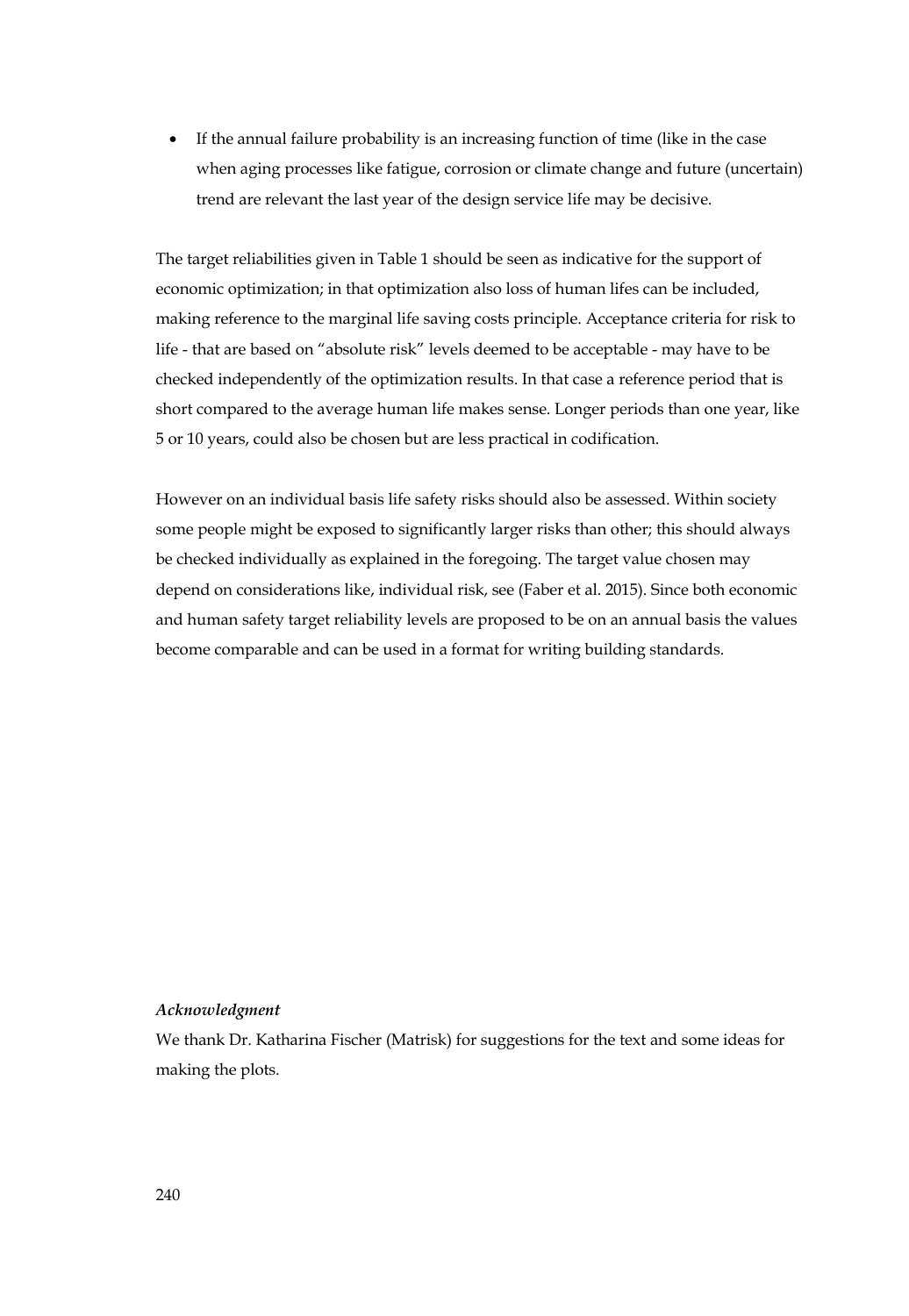## **References**

- ASCE. (2010). Minimum Design Loads for Buildings and Other Structures. ASCE/SEI 7-10. Reston, Virginia: American Society of Civil Engineers.
- CEN. (2002). Eurocode 0: Basis of structural design.
- CSA. (2014). S6-14 Canadian Highway Bridge Design Code: Canadian Standards Association.
- Ellingwood, B., Galambos, T. V., MacGregor, J. G., & Cornell, C. A. (1980). Development of a Probability-Based Load Criterion for American National Standard A58. Washington, DC, USA: National Bureau of Standards.
- Faber, M.H., Sorensen, J.D., Vrouwenvelder, T. On the regulation of Life Safety Risk. *ICASP12*, 2015.
- Fischer, K., Viljoen, C., Köhler, J., Faber, M.H. (2019). Optimal and acceptable reliabilities for structural design, *Structural Safety*, Volume 76, 2019, Pages 149-161.
- Hasofer A.M.. (1974) Design for infrequent overloads. *Earthquake Eng and Struct Dynamics* 1974;2(4):387±8.
- ISO 2394. (2015) General principles on reliability for structures, ISO, Geneva, Switzerland.
- Joint Committee on Structural Safety, JCSS. (2001) Probabilistic Model Code (periodically updated online publication www.jcss.byg.dtu.dk).
- Nowak, A. S., & Collins, K. R. (2000). *Reliability of Structures*. USA: The McGraw-Hill Companies, Inc.
- Rackwitz, R. (2000). Optimization the basis of code-making and reliability verification. *Structural Safety*, 22(1), 27-60. doi: http://dx.doi.org/10.1016/S0167-4730(99)00037-5
- Rackwitz, R., & Fiessler, B. (1979). Structural reliability under combined random load sequences. *Computers and Structures*, 9, 484-494.
- Rosenblueth E. Optimum design for infrequent disturbances. *J Struct Div*, ASCE 1976;102(ST9):1807±25.
- Rosenblueth E, Mendoza E. Reliability optimization in isostatic structures. *J Eng Mech Div*, ASCE 1971;97(EM6):1625±42.
- Rózsás, Á. (2016). *Snow extremes and structural reliability*. (PhD), Budapest University of Technology and Economics, Budapest, Hungary.
- Steenbergen, R.D.J.M., Vrouwenvelder, A.C.W.M. (2010). Safety philosophy for existing structures and partial factors for traffic load on bridges, *HERON*, Vol. 55, No.2, 2010.